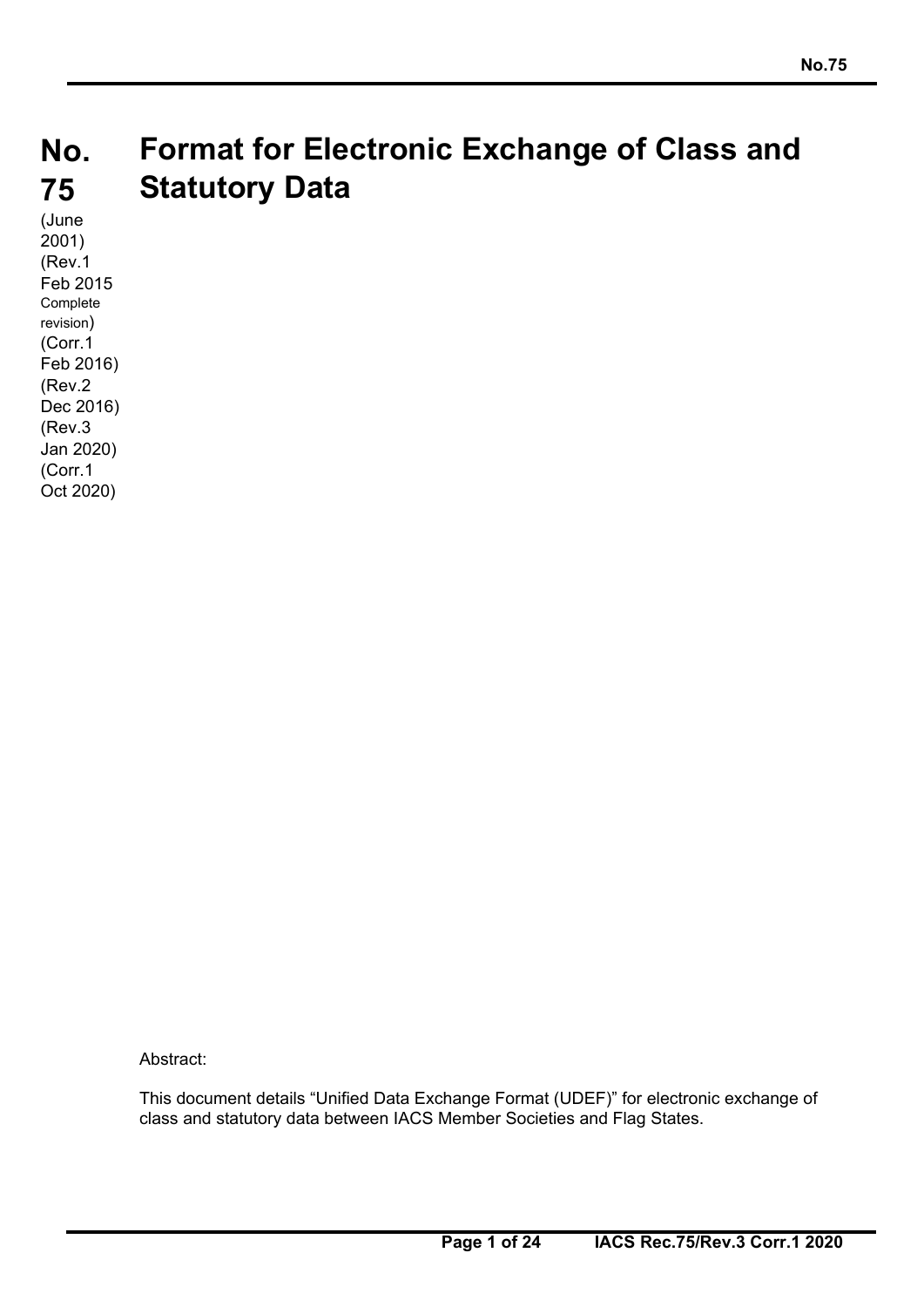## No. 75 (cont)

# **Table of Content**

| 1.             |                                                            |  |
|----------------|------------------------------------------------------------|--|
| 1.1.           |                                                            |  |
| 1.2.           |                                                            |  |
| 1.3.           |                                                            |  |
| 1.4.           |                                                            |  |
| 1.5.           | Reporting of Maritime Management System (MMS) information4 |  |
| 2 <sub>1</sub> |                                                            |  |
| 2.1.           |                                                            |  |
| 2.2.           |                                                            |  |
| 2.3.           |                                                            |  |
| 2.4.           |                                                            |  |
| 2.5.           |                                                            |  |
| 3.             |                                                            |  |
| 4.             |                                                            |  |
|                |                                                            |  |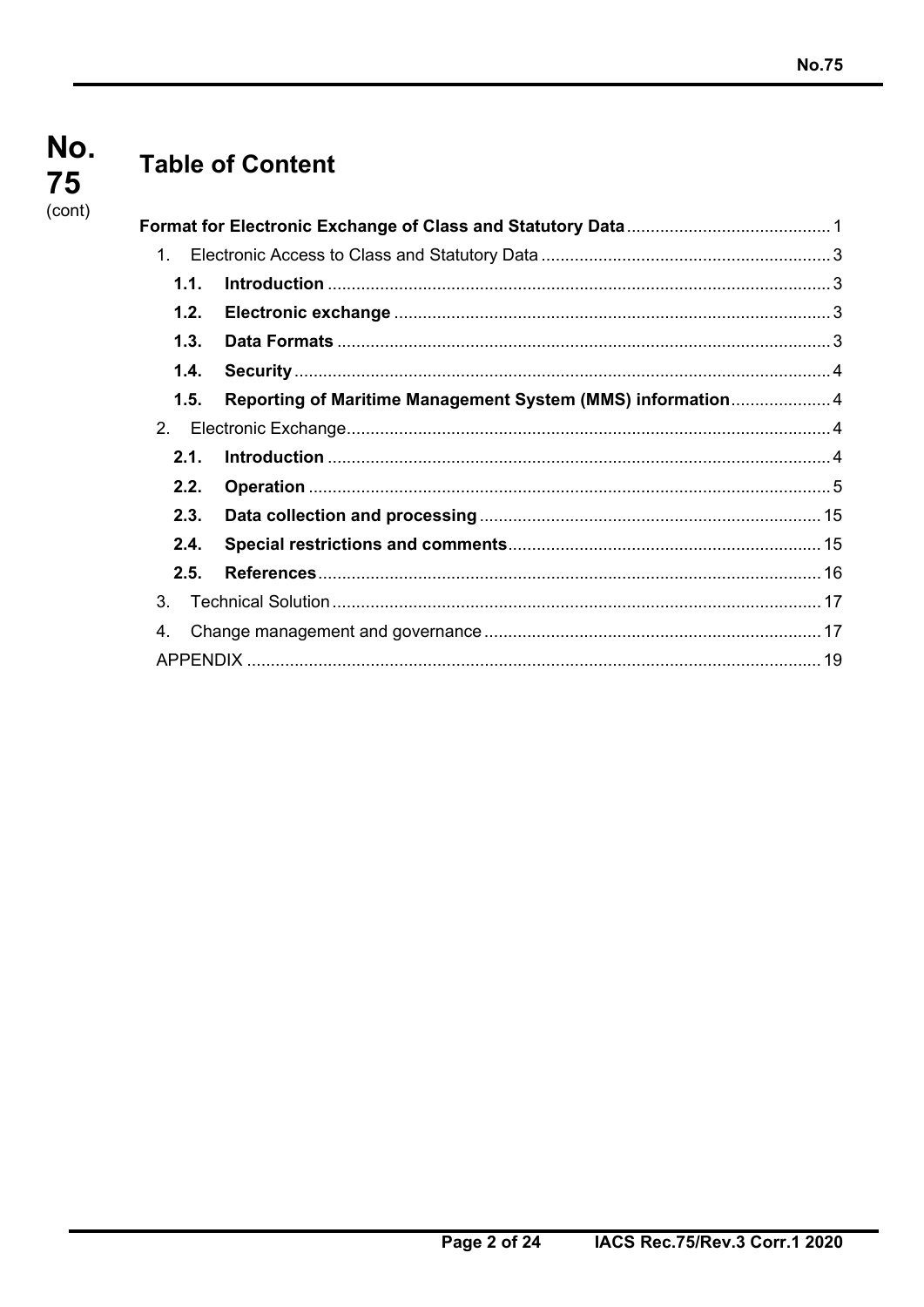### **1. Electronic Access to Class and Statutory Data**

### **1.1. Introduction**

**No.** 

**75**  (cont)

1.1.1 This document details the data requirements that have been developed to facilitate the exchange of class and statutory data by IACS Member Societies with flag state administrations.

Data definitions and data fields for the electronic exchange of data are detailed. The mechanism of exchange is explained below.

### **1.2. Electronic exchange**

1.2.1 Societies shall not provide printed information except by special cases. It is the responsibility of individual flag state administrations to access the information and produce any relevant reports based on the data collected.

1.2.2 Access to the information shall be at the discretion of the individual society. Each society is invited to develop and run at its server the converting software to make the society's data compatible with the data format as described below.

1.2.3 This implementation of Unified Data Exchange Format (UDEF) will make data from all societies available and harmonized for further processing and allow arrangement of single window reporting, were any end user may collect complete and reliable data.

1.2.4 Usage of aggregating server software, based at any/some/all Member's server(s) or at IACS server, or specially designed application software installed at the end user's computer may provide flag states or other organizations with the complete data in single report irrelatively of a number of IACS Members performing activities on behalf of the flag state.

1.2.5 The advantages UDEF may encourage IACS Members to facilitate processes of data supply for flag states and stimulate IACS for further integration of "Single window" reporting in the IMO RO Code.

1.2.6 For the purposes of electronic exchange of data with flag state the anticipated means of exchange will be by XML files via web service. The formats of data are shown in the relevant section of the document.

1.2.7 As a temporary measure the XML file may be generated by IACS Members and sent by e-mail/ftp on single or regularly bases to flag state(s). Frequency is the subject of bilateral agreement with flag state(s).

1.2.8 The e-mail/ftp must be secured in the proper way against any misuses or fraud acts.

1.2.9 Other means of data/file formats should be investigated as technology improves, although each organization may implement its own technology.

### **1.3. Data Formats**

1.3.1 Dates exchanged shall be in the form of yyyy-mm-dd, as defined by ISO 8601.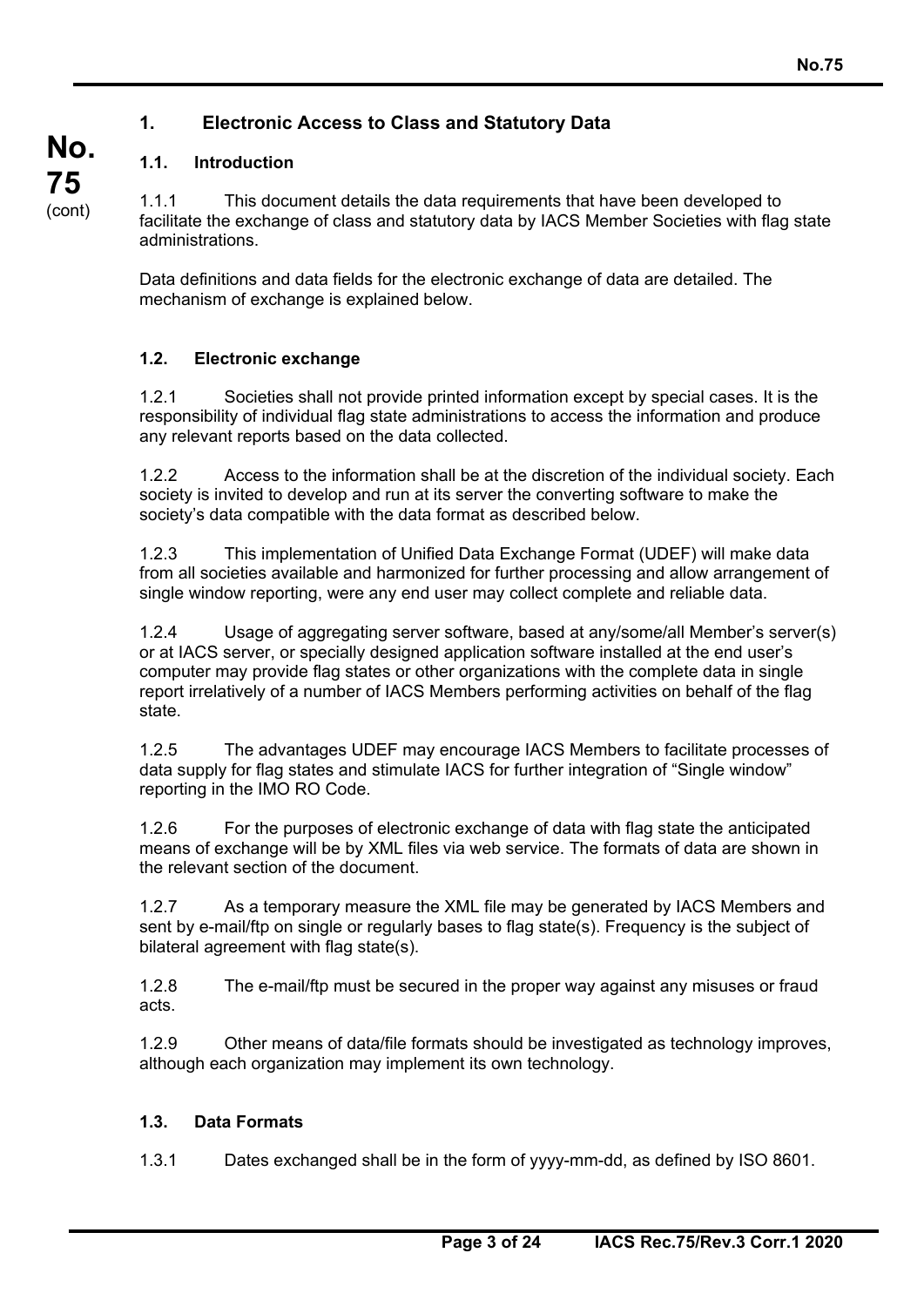### 1.3.2 Country codes shall be as defined by ISO 3166-1 alpha-3.

1.3.3 Locations codes shall be as defined by UNECE,

see http://www.unece.org/cefact/locode/service/location.html

If the UNECE code is not suitable, this may be substituted by an appropriate free text.

1.3.4 All numeric data exchanged shall be used without thousand separator.

1.3.5 Special characters used by individual societies, e.g. in class notations, which are not present in the standard character sets are to be substituted by an appropriate alternative character(s) as deemed appropriate by the individual society concerned.

### **1.4. Security**

1.4.1 The data shall be protected. Any user or aggregation software must be properly validated with appropriate access granted.

### **1.5. Reporting of Maritime Management System (MMS) information**

1.5.1 MMS covers ISM, ISPS and MLC. Administrations should be aware that MMS reporting from a single Member may not be complete.

### **2. Electronic Exchange**

### **2.1. Introduction**

2.1.1 This document does not affect internal data processing of any IACS Member and does not specify the means of exchange or requirements for server, user or aggregation software.

2.1.2 For the UDEF implementation IACS Member are invited to develop and run at their server specific software for translating external requests and returning the selected data from their databases to the initiators of requests.

**No. 75**  (cont)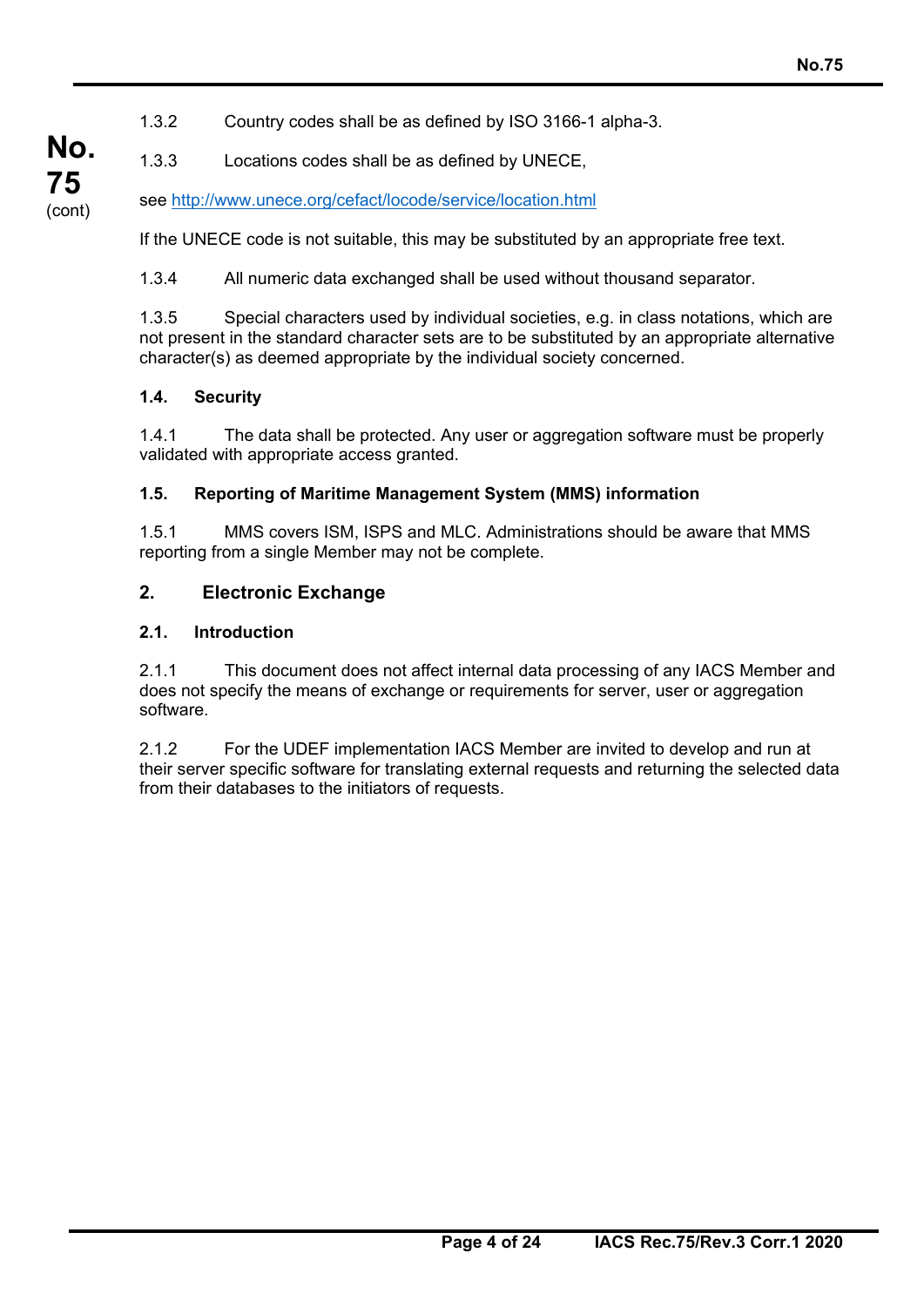### **2.2. Operation**

**No.** 

**75**  (cont) 2.2.1 The external requests must operate only with the data fields named in the Table 1. The scope of data may vary on flag state's requests, but not exceed the data fields named in the Table 1.

Column "Mandatory" in Table 1 will identify the data to be included for the RO issuing the file; column "Mandatory" is filled in Table 1 with the following codes:

- $Y =$  Mandatory data
- N = Non Mandatory data
- C = Mandatory for ships classed by the reporting RO

2.2.2 The GENERAL\_DATA fields contain information about the organization making the data available, and the data protocol release being referred to.

2.2.3 The SHIPS\_DATA fields contain information describe a ship.

2.2.4 The CERTIFICATES DATA fields contain information about the certificates that have been issued for the ship or company by the recognised organization and not withdrawn or withdrawn in the last 2 months.

One ship may have many certificates.

One company may have many certificates.

2.2.5 The SURVEY AUDIT DATA fields contain the information identifying surveys and audits carried out on ships and companies.

One certificate may have many surveys/audits.

2.2.6 The FINDING COMMENT DATA fields contain information describing the findings and comments given to a ship or company.

One ship may have many comments.

One company may have many comments.

2.2.7 The MMS\_COMPANY\_DATA fields contain information describing a Ship management company.

2.2.8 Important note: Data could contain a record for a company without containing a record for a ship, e.g. where ship is classed by a different society and also the ISM-VE certificate is issued by a different society.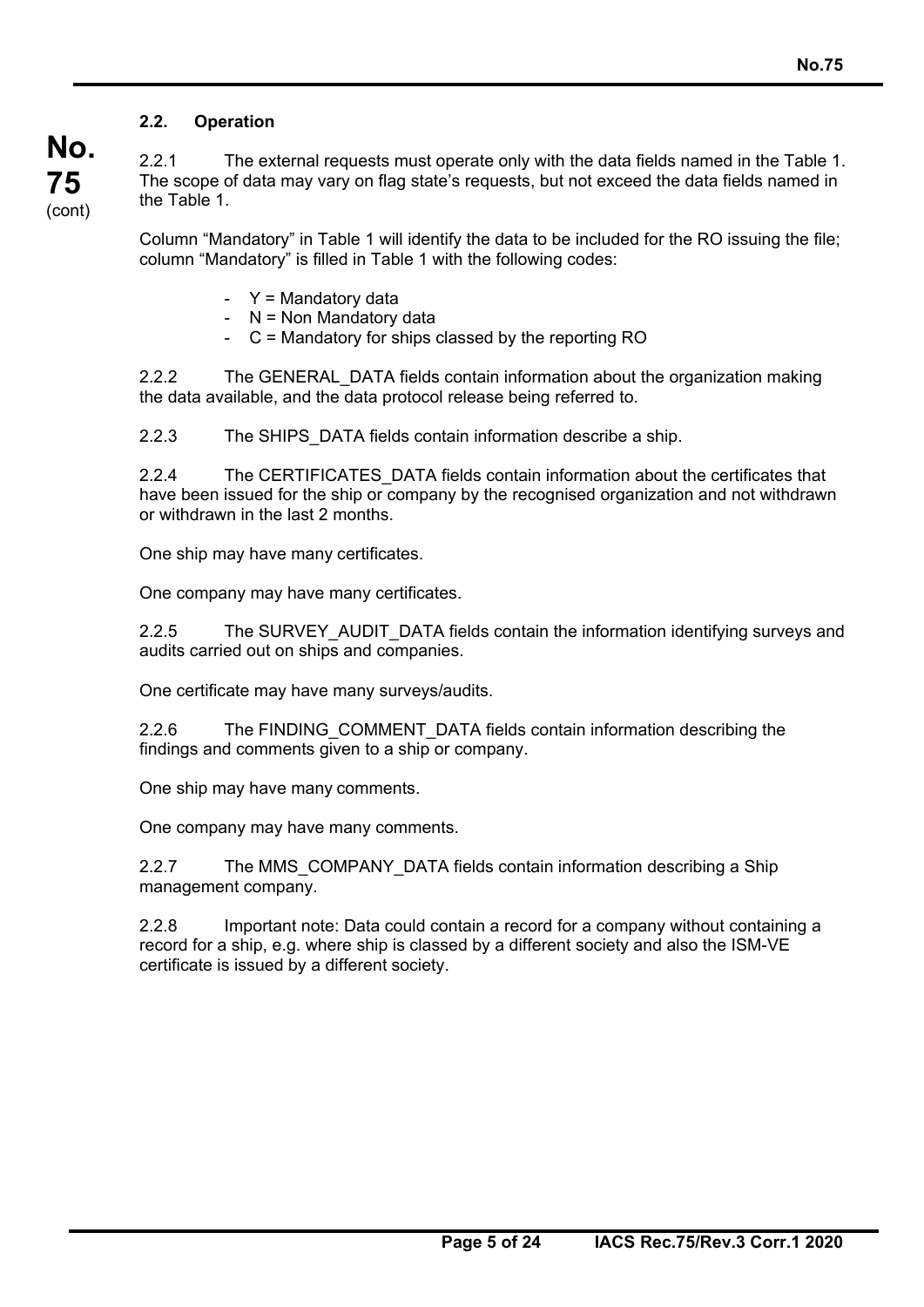| <b>TABLE 1</b>              |                  |                     |                                      |                         |                                                                                            |  |  |  |  |
|-----------------------------|------------------|---------------------|--------------------------------------|-------------------------|--------------------------------------------------------------------------------------------|--|--|--|--|
| <b>Field</b>                | <b>Mandatory</b> | <b>Type</b>         | Format /<br><b>Max field</b><br>size | <b>Options</b>          | <b>Description</b>                                                                         |  |  |  |  |
| <b>GENERAL_DATA</b>         |                  |                     |                                      |                         |                                                                                            |  |  |  |  |
| <b>RO</b>                   | ٧                | Text                | 20                                   | See Appendix 1 Table A1 | Identification of the recognised organisation<br>making the data available.                |  |  |  |  |
| Date                        | Υ                | Date                | yyyy-mm-dd                           |                         | Export date                                                                                |  |  |  |  |
| Release                     | Y                | Number              | i.j                                  |                         | i: Release number of Rec.75<br>j: Release number of Appendix, starting at 1<br>for each i. |  |  |  |  |
| SHIP_DATA                   |                  |                     |                                      |                         |                                                                                            |  |  |  |  |
| SHIP Name                   |                  | Text                | 40                                   |                         |                                                                                            |  |  |  |  |
| SHIP Build Date             | C                | Date                | yyyy-mm-dd                           |                         |                                                                                            |  |  |  |  |
| SHIP Keel Laid Date         | C                | Date                | yyyy-mm-dd                           |                         |                                                                                            |  |  |  |  |
| SHIP_Class_Entry_Date       | $\mathsf C$      | Date                | yyyy-mm-dd                           |                         | Date of entry into class of the RO.                                                        |  |  |  |  |
| SHIP_IMO_Number             | $\mathsf{N}$     | Text                | $\overline{7}$                       |                         |                                                                                            |  |  |  |  |
|                             |                  |                     |                                      | C                       | Civilian                                                                                   |  |  |  |  |
|                             |                  | Selection           |                                      | N                       | <b>Naval</b>                                                                               |  |  |  |  |
| SHIP Administration Type    | Y                | single              |                                      | O                       | Other                                                                                      |  |  |  |  |
|                             |                  |                     |                                      | $\overline{X}$          | None                                                                                       |  |  |  |  |
|                             |                  |                     |                                      | U                       | Unknown                                                                                    |  |  |  |  |
| SHIP_Administration_Country | $\mathsf{N}$     | Selection<br>single | $\mathfrak{Z}$                       | ISO 3166-1 alpha-3      |                                                                                            |  |  |  |  |
| SHIP Classed By             | C                | Text                | 20                                   | See Appendix Table A1   | Identification of the classification society<br>currently having the ship in class.        |  |  |  |  |
| SHIP_Class_Number           | C                | Text                | 8                                    |                         | The classification society's identification of the<br>ship.                                |  |  |  |  |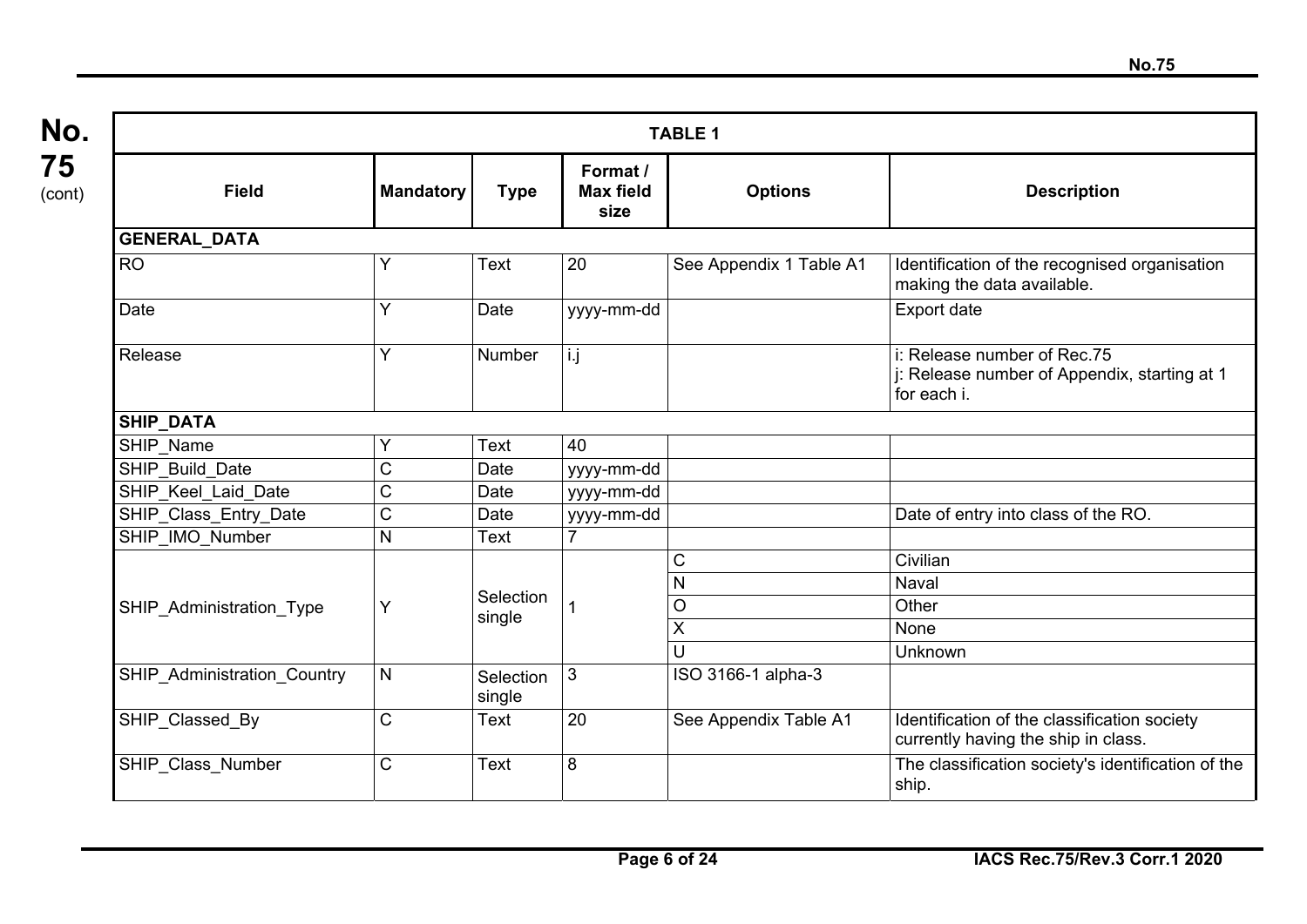### **No. 75**  (cont)

| <b>Field</b>          | <b>Mandatory</b> | <b>Type</b>                | Format /<br><b>Max field</b><br>size | <b>Options</b>        | <b>Description</b>                                                                                                                               |
|-----------------------|------------------|----------------------------|--------------------------------------|-----------------------|--------------------------------------------------------------------------------------------------------------------------------------------------|
| SHIP_Port_Of_Registry | N                | Text                       | 50                                   | <b>UNECE</b>          |                                                                                                                                                  |
| SHIP Date Of Registry | N                | Date                       | yyyy-mm-dd                           |                       | Date of registration at the Administration.                                                                                                      |
| SHIP Registry Number  | N                | Number                     | 20                                   |                       | Number of registration in the Port Registry.                                                                                                     |
| SHIP_Call_Sign        | N                | Text                       | 10                                   |                       |                                                                                                                                                  |
| SHIP_Type_IACS        |                  | Selection<br>single        | $\overline{2}$                       | See Appendix Table A2 |                                                                                                                                                  |
| SHIP_Type_Other       | N                | Text                       | 50                                   |                       | Description of SHIP_Type_IACS = ZZ                                                                                                               |
|                       |                  |                            |                                      |                       | Class valid                                                                                                                                      |
| SHIP_Class_Status     | С                | <b>Selection</b><br>single |                                      | S                     | Class suspended                                                                                                                                  |
|                       |                  |                            |                                      | W                     | Class withdrawn                                                                                                                                  |
|                       | С                | Selection<br>single        |                                      | E                     | In service                                                                                                                                       |
| SHIP_Ship_Status      |                  |                            |                                      |                       | Laid up                                                                                                                                          |
|                       |                  |                            |                                      | P                     | Lost from RO's class                                                                                                                             |
| SHIP Class Notation   | $\mathsf C$      | Text                       | 500                                  |                       | Class notation assigned by the RO.                                                                                                               |
| SHIP Gross Tons       | С                | <b>Number</b>              | 9,2                                  |                       | Format: 9999999,99 GT as defined in the<br>International Convention on Tonnage<br>Measurements of Ships of 1969 or tons for<br>National Tonnage. |
| SHIP_Deadweight       | N                | <b>Number</b>              | $\overline{7}$                       |                       | In tonnes, as required for gas, oil and chemical<br>tankers.                                                                                     |
| SHIP_Registered_Owner | C                | Text                       | 250                                  |                       | Official name of the ship owner according to<br>the Certificate of Registry and published on the<br>Register Book.                               |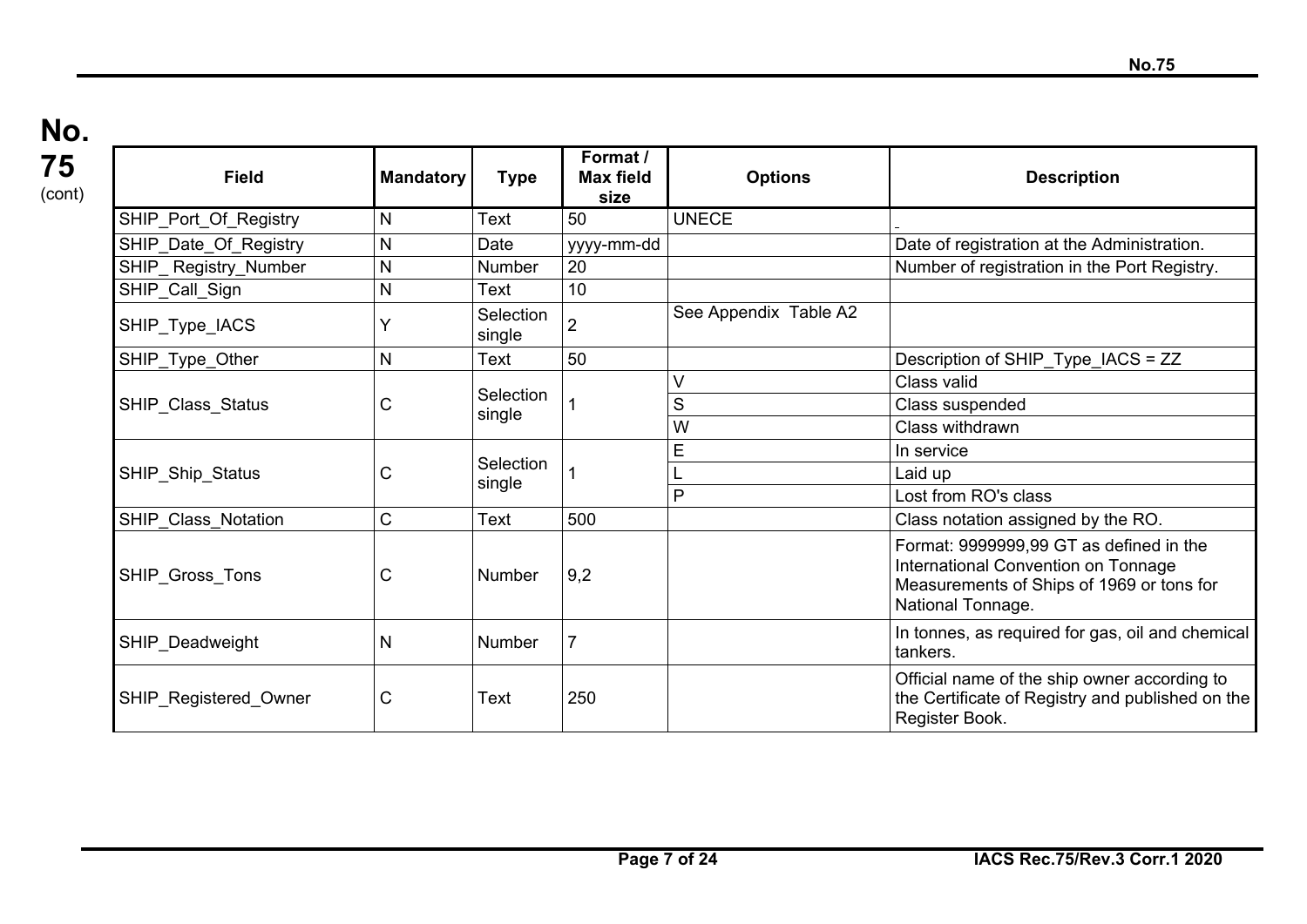| 75<br>(cont) | <b>Field</b>              | <b>Mandatory</b> | <b>Type</b>           | Format /<br><b>Max field</b><br>size | <b>Options</b>           | <b>Description</b>                                                                                                              |
|--------------|---------------------------|------------------|-----------------------|--------------------------------------|--------------------------|---------------------------------------------------------------------------------------------------------------------------------|
|              | SHIP_Type_MMS             | N                | Selection<br>multiple | 8                                    | See Appendix Table<br>A3 |                                                                                                                                 |
|              | SHIP ISM Shipowner IMO    | N                | Text                  |                                      |                          | IMO company number as stated in the ship's ISM<br>certificate.                                                                  |
|              | SHIP ISM Shipowner        | N                | Text                  | 80                                   |                          | Name of the company as stated in the ship's ISM<br>certificate.                                                                 |
|              | SHIP MLC Shipowner ID     | N                | Text                  | 8                                    |                          | The unique identifier assigned by the classification<br>society to identify the shipowner as defined in MLC<br>2006 Article II. |
|              | SHIP MLC Shipowner        | N                | Text                  | 80                                   |                          | MLC owner name                                                                                                                  |
|              | <b>CERTIFICATE DATA</b>   |                  |                       |                                      |                          |                                                                                                                                 |
|              | <b>CERTIFICATE ID</b>     |                  | Text                  | 20                                   |                          | The identification of the certificate defined by the issuing<br>organization.                                                   |
|              |                           |                  |                       |                                      |                          | Valid                                                                                                                           |
|              | <b>CERTIFICATE Status</b> |                  | Selection<br>single   |                                      | S                        | Suspended                                                                                                                       |
|              |                           |                  |                       |                                      | W                        | Withdrawn                                                                                                                       |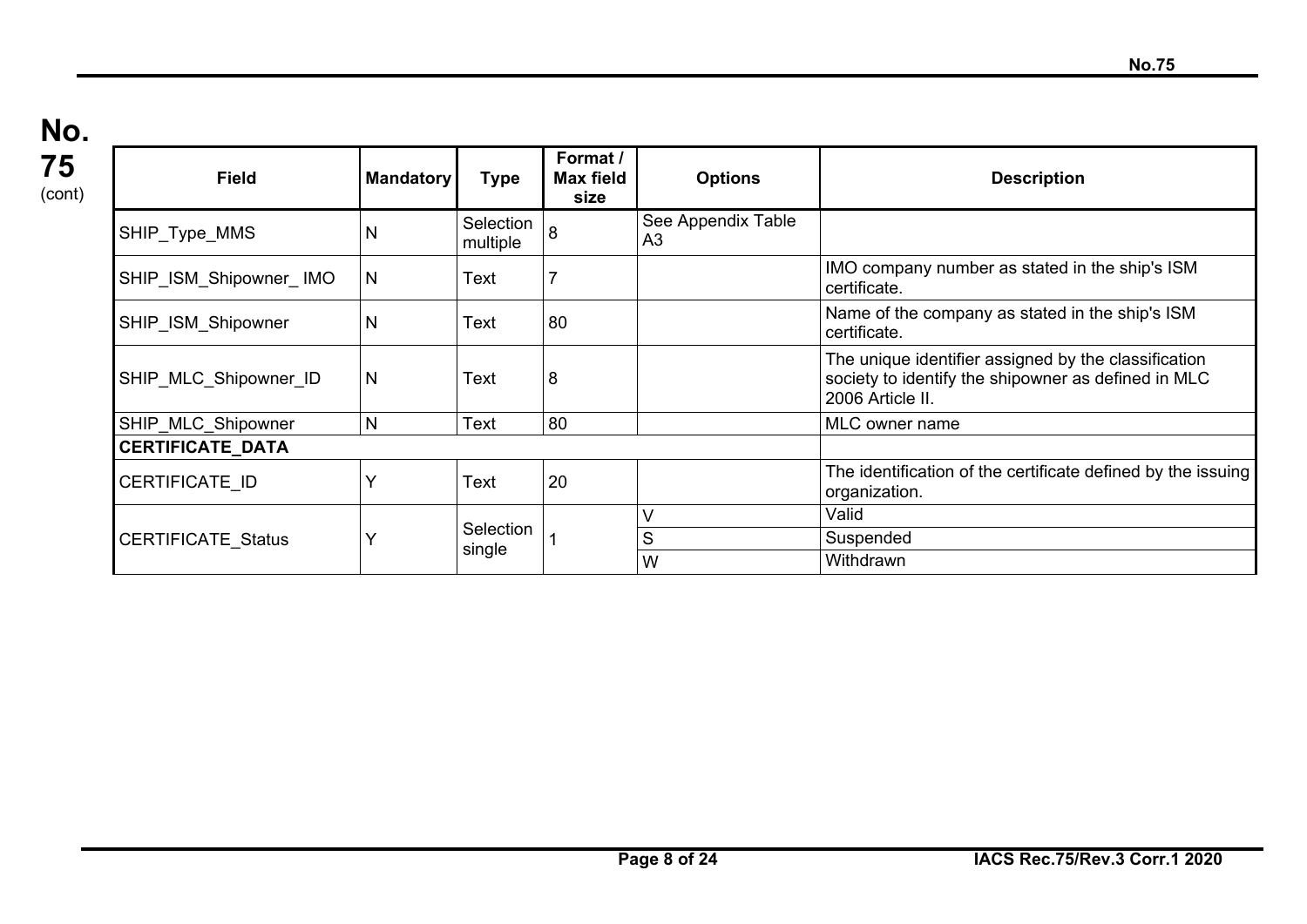**No. 75**  (cont)

| <b>Field</b>              | <b>Mandatory</b> | <b>Type</b>         | Format /<br><b>Max field</b><br>size | <b>Options</b>        | <b>Description</b>                                                                                                                                                                                                                                                                                                                                                                              |
|---------------------------|------------------|---------------------|--------------------------------------|-----------------------|-------------------------------------------------------------------------------------------------------------------------------------------------------------------------------------------------------------------------------------------------------------------------------------------------------------------------------------------------------------------------------------------------|
| CERTIFICATE_Remark        | Υ                | Text                | 2                                    |                       | 00 - means the certificate is alone of this type.<br>Ux - means that there are several certificates<br>of the same type, one active and the others<br>sealed-up; "x" is an integer number between 1<br>and 9 that identify the sets of the certificates<br>(U1 U9).<br>All certificates of the same set shall have the<br>same code (e.g. U5 of LL must be also marked<br>U5 for TM, OPP, etc.) |
| CERTIFICATE_Issued_By     | Y                | Text                | 20                                   | See Appendix Table A1 | Identification of the organization which issued<br>the certificate.                                                                                                                                                                                                                                                                                                                             |
| <b>CERTIFICATE Code</b>   | Y                | Selection<br>single | 10                                   | See Appendix Table A4 |                                                                                                                                                                                                                                                                                                                                                                                                 |
|                           |                  | Selection<br>single |                                      | F                     | Full term issue                                                                                                                                                                                                                                                                                                                                                                                 |
|                           |                  |                     |                                      |                       | Interim/unconditional issue                                                                                                                                                                                                                                                                                                                                                                     |
| CERTIFICATE_Validity_Type | Y                |                     |                                      | S                     | Short term (a certificate valid for a maximum<br>period of 5 months, issued in order to bridge<br>the time until the full term certificate is received<br>on board).                                                                                                                                                                                                                            |
|                           |                  |                     |                                      | $\mathsf{C}$          | Conditional (certificate issued when<br>deficiencies exist and it is valid for a period<br>only long enough to permit the ship to proceed<br>to the port where the deficiencies can be<br>rectified)                                                                                                                                                                                            |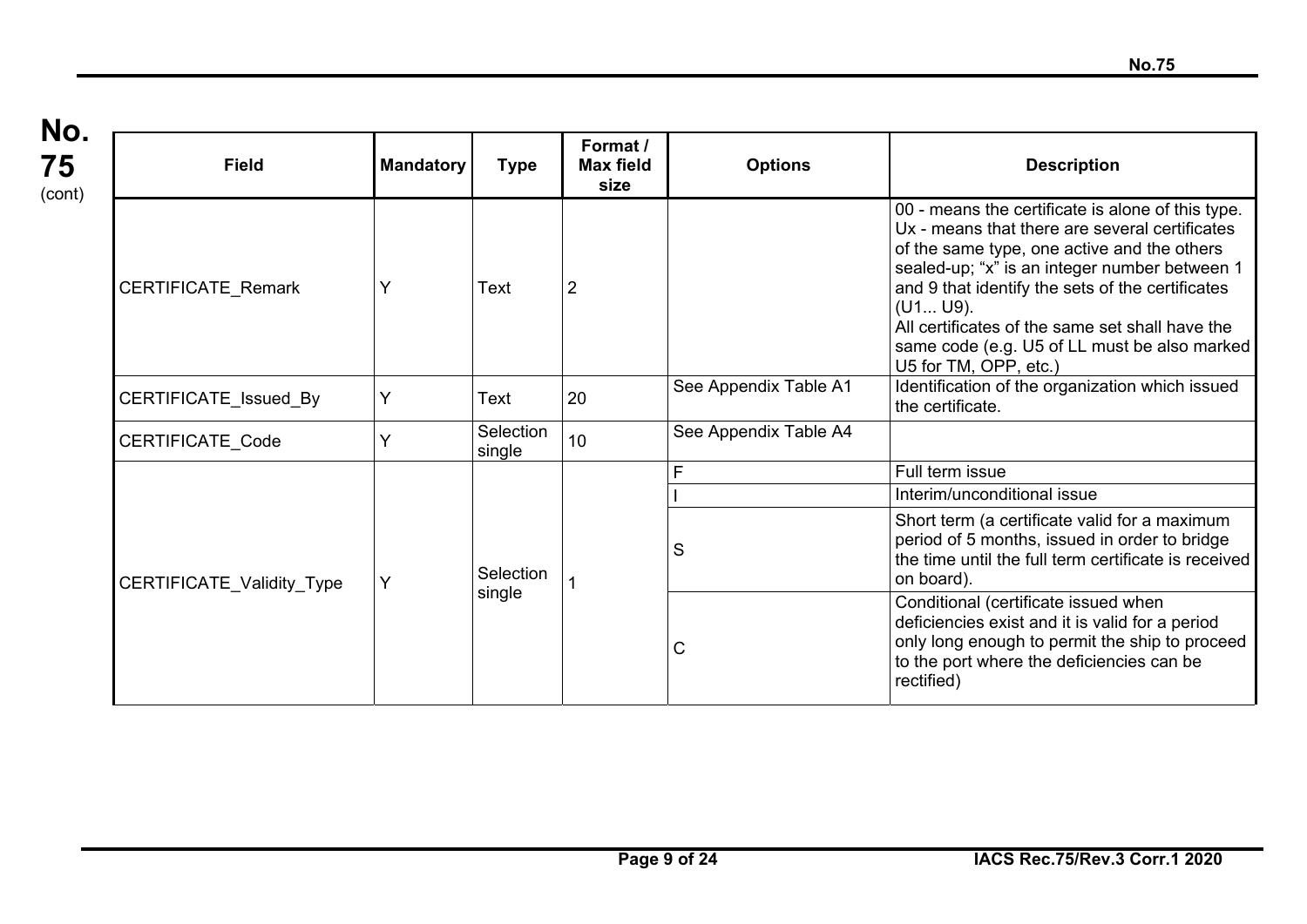| No.<br>75 | <b>Field</b>                                                                                                                                                                                                    | <b>Mandatory</b> | <b>Type</b>         | Format /<br><b>Max field</b><br>size | <b>Options</b> | <b>Description</b>                                                                                                                                                                                                                                                                                                                                                          |  |  |
|-----------|-----------------------------------------------------------------------------------------------------------------------------------------------------------------------------------------------------------------|------------------|---------------------|--------------------------------------|----------------|-----------------------------------------------------------------------------------------------------------------------------------------------------------------------------------------------------------------------------------------------------------------------------------------------------------------------------------------------------------------------------|--|--|
| (cont)    | CERTIFICATE_Category                                                                                                                                                                                            | Y                | Selection<br>single | 3                                    | IC             | Use when:<br>a. the regulation is an international convention<br>or mandatory referenced code, and<br>b. the regulation has entered into force, and<br>c. the regulation is ratified by the<br>Administration, and<br>d. the regulation applies to the<br>vessel/company, and<br>e, the Administration has authorised the<br>issuing organization to issue the certificate. |  |  |
|           |                                                                                                                                                                                                                 |                  |                     |                                      | C              | Use when:<br>a. the Administration has authorized the<br>issuing organization to issue the certificate,<br>and<br>b. not all conditions a - d for IC are met.                                                                                                                                                                                                               |  |  |
|           |                                                                                                                                                                                                                 |                  |                     |                                      | SoC            | Use when:<br>a. the flag state has not authorised the issuing<br>organisation to issue the certificate                                                                                                                                                                                                                                                                      |  |  |
|           | Correspondance between Certificate Categories used in Rev 2 with Certificate Categories used in Rev 3 is :<br>S $(Rev 2)$ => IC $(Rev 3)$<br>D, N $(Rev 2)$ => C $(Rev 3)$<br>C, F, V (Rev 2) = $>$ SoC (Rev 3) |                  |                     |                                      |                |                                                                                                                                                                                                                                                                                                                                                                             |  |  |
|           | <b>CERTIFICATE Description</b>                                                                                                                                                                                  | $\mathsf{N}$     | Text                | 120                                  |                | Further description of the certificate, required if<br>the CERTIFICATE Code = OTHER.<br>Note : a selection of certificates shall be<br>reported by the RO, based on the scope of<br>work of the RO and the agreement between the<br>RO and the Flag State                                                                                                                   |  |  |
|           | <b>CERTIFICATE Issue Date</b>                                                                                                                                                                                   | Y                | Date                | yyyy-mm-dd                           |                |                                                                                                                                                                                                                                                                                                                                                                             |  |  |
|           | <b>CERTIFICATE Expiry Date</b>                                                                                                                                                                                  | $\mathsf{N}$     | Date                | yyyy-mm-dd                           |                |                                                                                                                                                                                                                                                                                                                                                                             |  |  |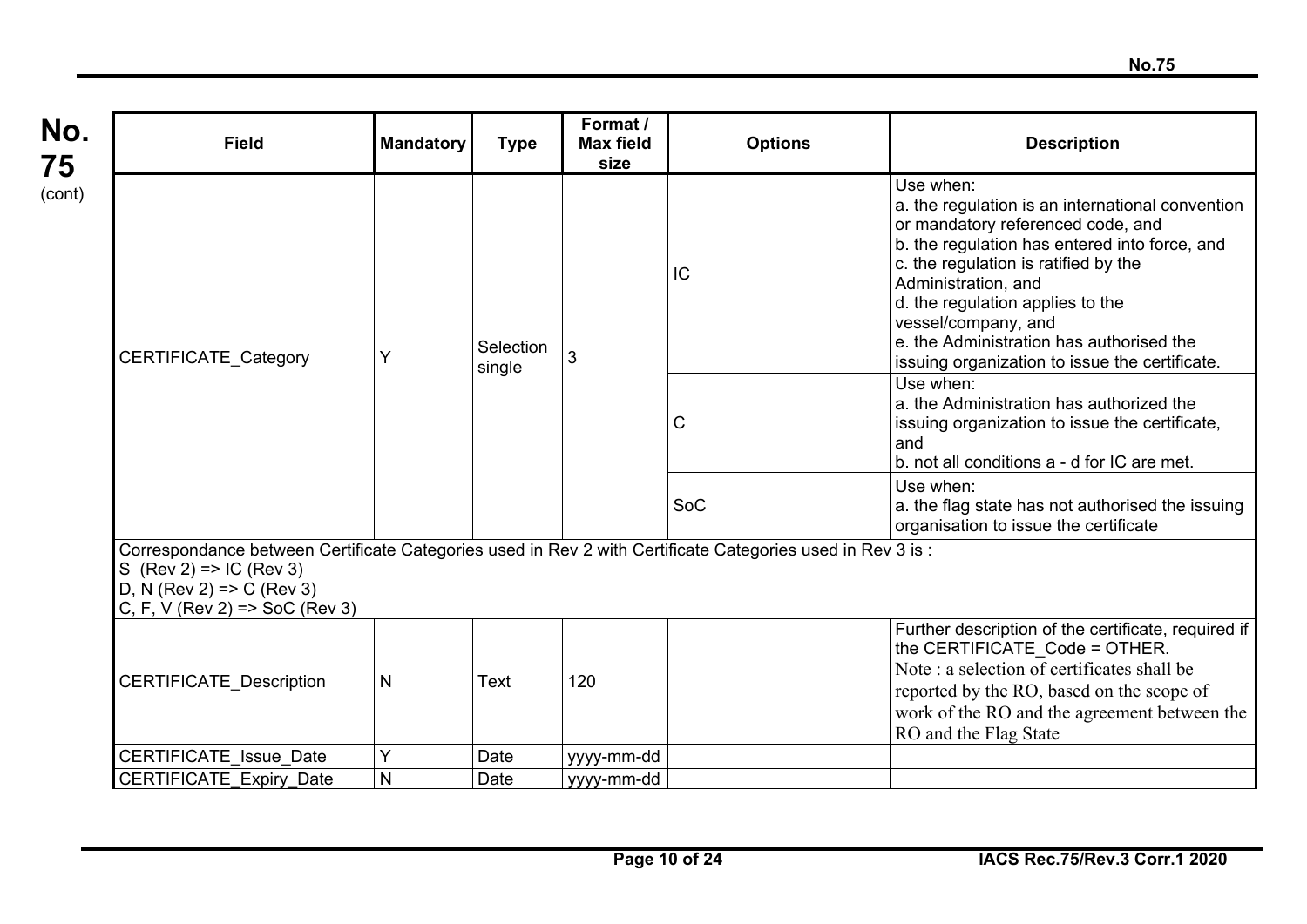| No.    |
|--------|
| 75     |
| (cont) |

H

| <b>Field</b>                           | <b>Mandatory</b> | <b>Type</b>           | Format /<br><b>Max field</b><br>size | <b>Options</b>                         | <b>Description</b>                                                                                                                                                                                                                                                                |  |
|----------------------------------------|------------------|-----------------------|--------------------------------------|----------------------------------------|-----------------------------------------------------------------------------------------------------------------------------------------------------------------------------------------------------------------------------------------------------------------------------------|--|
| <b>MLC</b> Declaration Date            | N                | Date                  | yyyy-mm-<br>dd                       |                                        |                                                                                                                                                                                                                                                                                   |  |
| <b>MLC Declaration Place</b>           | N                | Text                  | 50                                   | <b>UNECE</b>                           |                                                                                                                                                                                                                                                                                   |  |
| COMPANY_CERTIFICATE_Administration   N |                  | Selection<br>single   | 3                                    | ISO 3166-1 alpha-3                     | A company may be authorized to manage<br>ships of a certain type by one or more flag<br>administrations.                                                                                                                                                                          |  |
| COMPANY_CERTIFICATE_Ship_Types         | N                | Selection<br>multiple | 30                                   | See Appendix Table A3                  | COMPANY CERTIFICATE Ship Types<br>must be separated by comma                                                                                                                                                                                                                      |  |
| SURVEY_AUDIT_DATA                      |                  |                       |                                      |                                        |                                                                                                                                                                                                                                                                                   |  |
| SURVEY AUDIT Code                      | Y                | Text                  | 10                                   | See Appendix Tables<br>A4 and A6       | For statutory surveys/audits, use the<br>CERTIFICATE Code in as per Appendix<br>Table A4<br>For class surveys use the survey code as<br>per Appendix Table A6<br>For bottom surveys, use BOT.<br>For other class surveys, use the coding of<br>the ship's classification society. |  |
| SURVEY AUDIT Type                      | N                | Selection<br>single   | $\overline{2}$                       | See Appendix 1 Table<br>A <sub>5</sub> |                                                                                                                                                                                                                                                                                   |  |
| <b>SURVEY AUDIT Description</b>        | Y                | Text                  | 120                                  |                                        | The class society specific description.                                                                                                                                                                                                                                           |  |
| <b>LAST</b>                            |                  |                       |                                      |                                        |                                                                                                                                                                                                                                                                                   |  |
| SURVEY AUDIT Held Date                 | Y                | Date                  | yyyy- mm-<br>dd                      |                                        |                                                                                                                                                                                                                                                                                   |  |
| SURVEY AUDIT Place Held                | Y                | Text                  | 50                                   | <b>UNECE</b>                           |                                                                                                                                                                                                                                                                                   |  |
| <b>NEXT</b>                            |                  |                       |                                      |                                        |                                                                                                                                                                                                                                                                                   |  |
| SURVEY AUDIT Due Date                  | $\mathsf{N}$     | Date                  | yyyy-mm-<br>dd                       |                                        |                                                                                                                                                                                                                                                                                   |  |
| SURVEY AUDIT Postponement Date         | $\mathsf{N}$     | Date                  | yyyy-mm-<br>dd                       |                                        |                                                                                                                                                                                                                                                                                   |  |

 $\mathbf{I}$ 

Ш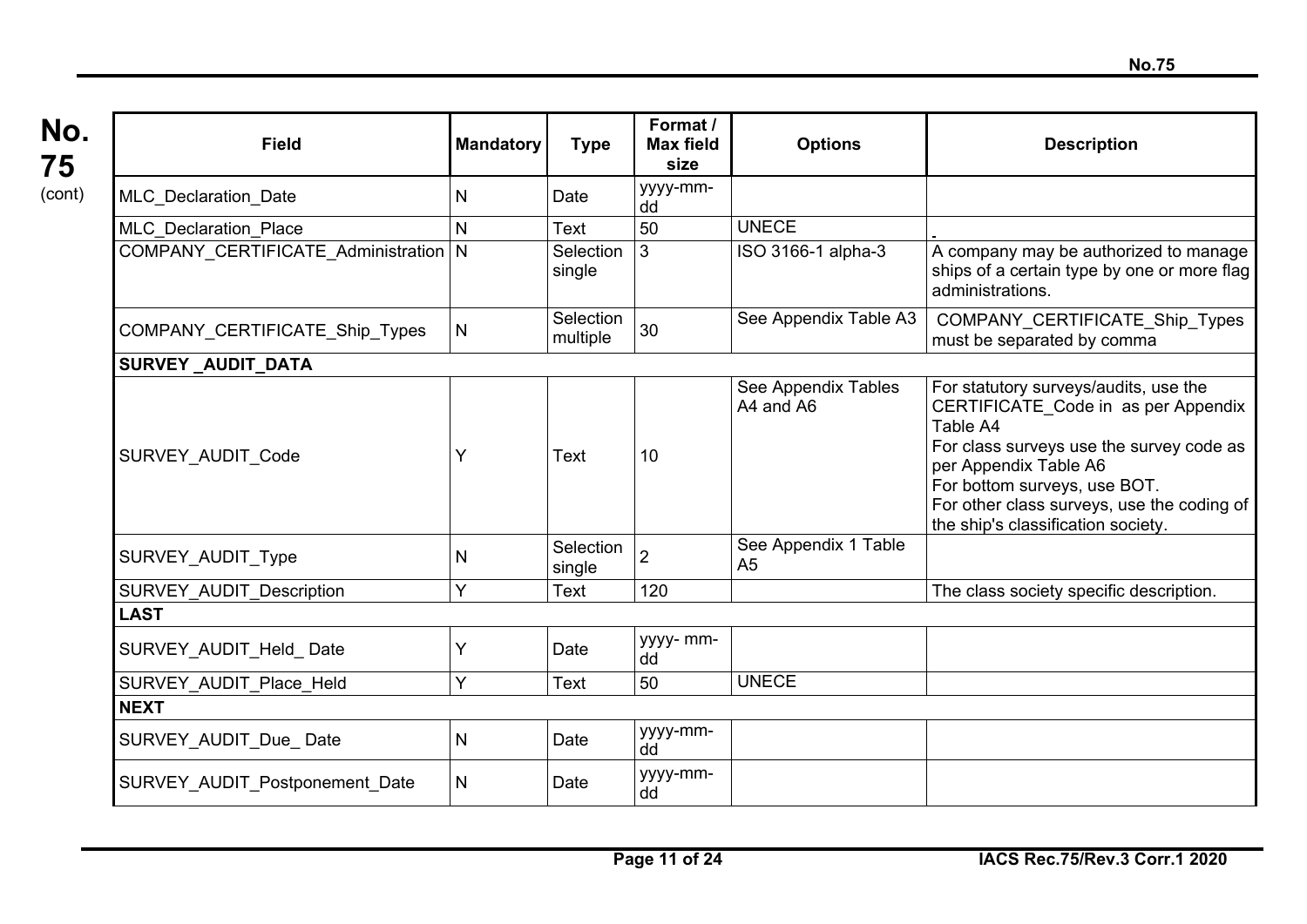**No. 75**  (cont)

| <b>Field</b>                                                                                       | <b>Mandatory</b> | <b>Type</b> | Format /<br><b>Max field</b><br>size | <b>Options</b> | <b>Description</b>                                                                                                                        |
|----------------------------------------------------------------------------------------------------|------------------|-------------|--------------------------------------|----------------|-------------------------------------------------------------------------------------------------------------------------------------------|
|                                                                                                    |                  |             |                                      |                | To be filled in only for surveys/audits not yet<br>carried out or completed. The contents of<br>this field may be calculated at run-time. |
|                                                                                                    |                  | Selection   |                                      | D              | The current date is within the survey/audit<br>range dates.                                                                               |
| <b>SURVEY AUDIT Status</b>                                                                         | Y                | single      |                                      | O              | The current date is after the survey/audit<br>range to date.                                                                              |
|                                                                                                    |                  |             |                                      | P              | The survey/audit has been started but is not<br>yet complete.                                                                             |
|                                                                                                    |                  |             |                                      | B              | Before the survey/audit range dates.                                                                                                      |
| SURVEY AUDIT Range From Date N                                                                     |                  | Date        | yyyy-mm-<br>dd                       |                |                                                                                                                                           |
| SURVEY AUDIT Range To Date                                                                         | N                | Date        | yyyy-mm-<br>dd                       |                |                                                                                                                                           |
| <b>FINDING COMMENT DATA</b>                                                                        |                  |             |                                      |                |                                                                                                                                           |
|                                                                                                    |                  |             |                                      | M              | Memorandum                                                                                                                                |
| <b>COMMENT Type</b>                                                                                |                  |             |                                      | C              | <b>Condition of Class</b>                                                                                                                 |
| in case a condition is linked to both class and                                                    | Y                | Selection   |                                      | S              | <b>Statutory Condition</b>                                                                                                                |
| statutory matters, the condition will need to be<br>duplicated, 1 line with COMMENT Type = " $C$ " |                  | single      |                                      | N              | Non-conformity                                                                                                                            |
| and 1 line with COMMENT Type = "S"                                                                 |                  |             |                                      | D              | Deficiency                                                                                                                                |
|                                                                                                    |                  |             |                                      | O              | Observation                                                                                                                               |
| <b>COMMENT Certificates</b>                                                                        | N                | Text        | 500                                  |                | List of certificates, separated by comma,<br>linked to the comment.                                                                       |
| <b>COMMENT Date Issued</b>                                                                         | Y                | Date        | yyyy- mm-<br>dd                      |                |                                                                                                                                           |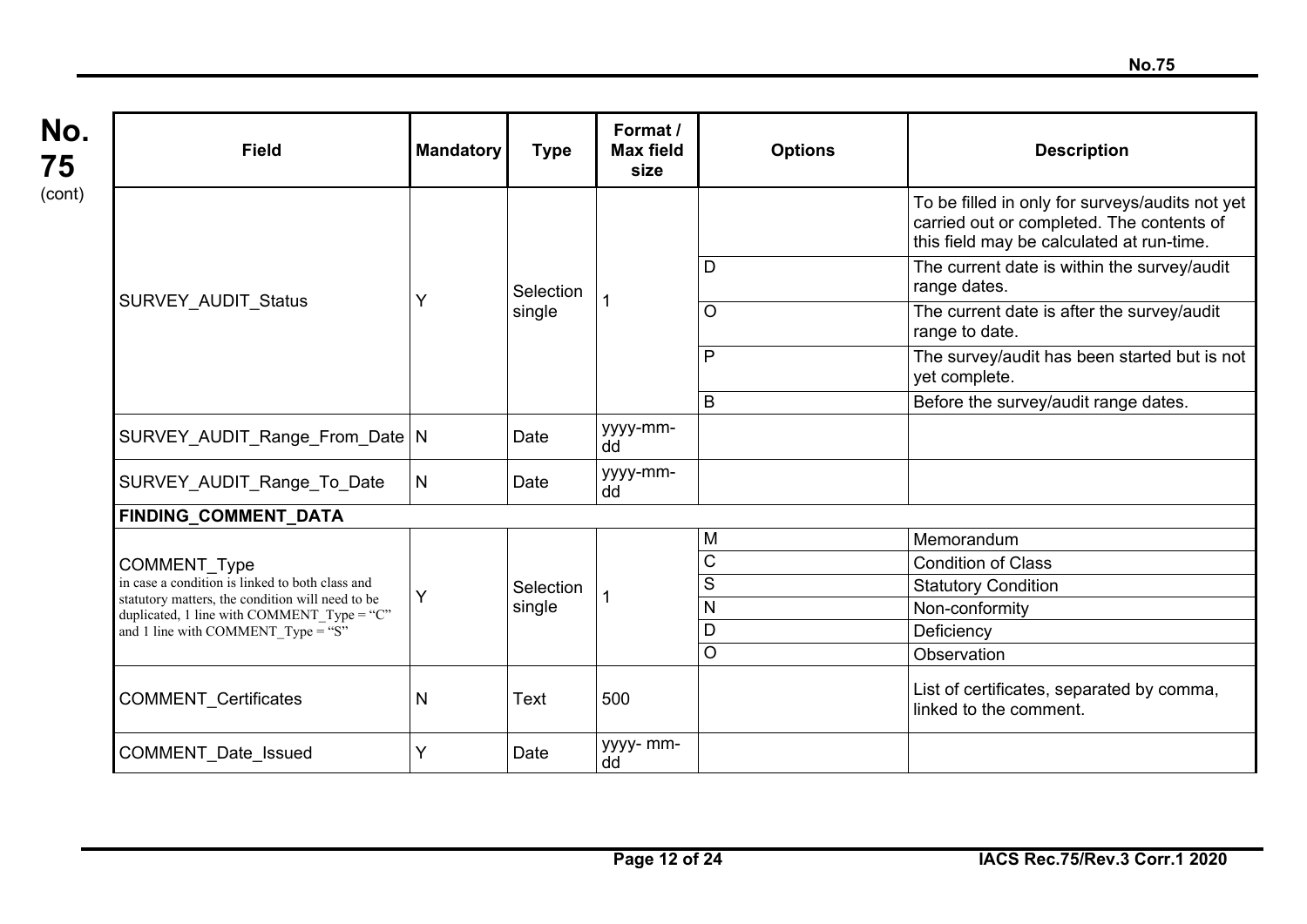| No.    |
|--------|
| 75     |
| (cont) |

| <b>Field</b>                | <b>Mandatory</b> | <b>Type</b> | Format /<br>Max field<br>size | <b>Options</b>    | <b>Description</b>                                                                                                                                                                                                                    |
|-----------------------------|------------------|-------------|-------------------------------|-------------------|---------------------------------------------------------------------------------------------------------------------------------------------------------------------------------------------------------------------------------------|
| COMMENT_Place_Issued        | N                | Text        | 50                            | <b>UNECE</b>      | Location where the survey was<br>undertaken which resulted in the<br>imposition of the comment.                                                                                                                                       |
| <b>COMMENT Due Date</b>     | N                | Date        | yyyy-mm-<br>dd                |                   | Normally used for specifying a due date,<br>but may be linked to another survey/audit<br>(see the field below). When both are<br>present it means the first between<br>(COMMENT Due Date and<br>COMMENT ExpirySurvey).                |
| COMMENT_Expiry_Survey_Audit | N                | Text        | 500                           |                   |                                                                                                                                                                                                                                       |
| <b>COMMENT Status</b>       | N                | Text        |                               | A<br>P<br>$\circ$ | Active: the comment is still applicable.<br>Postponed: the comment is still applicable<br>and the due date/expiry survey have been<br>changed.<br>Overdue: the comment is still applicable<br>and is also overdue for implementation. |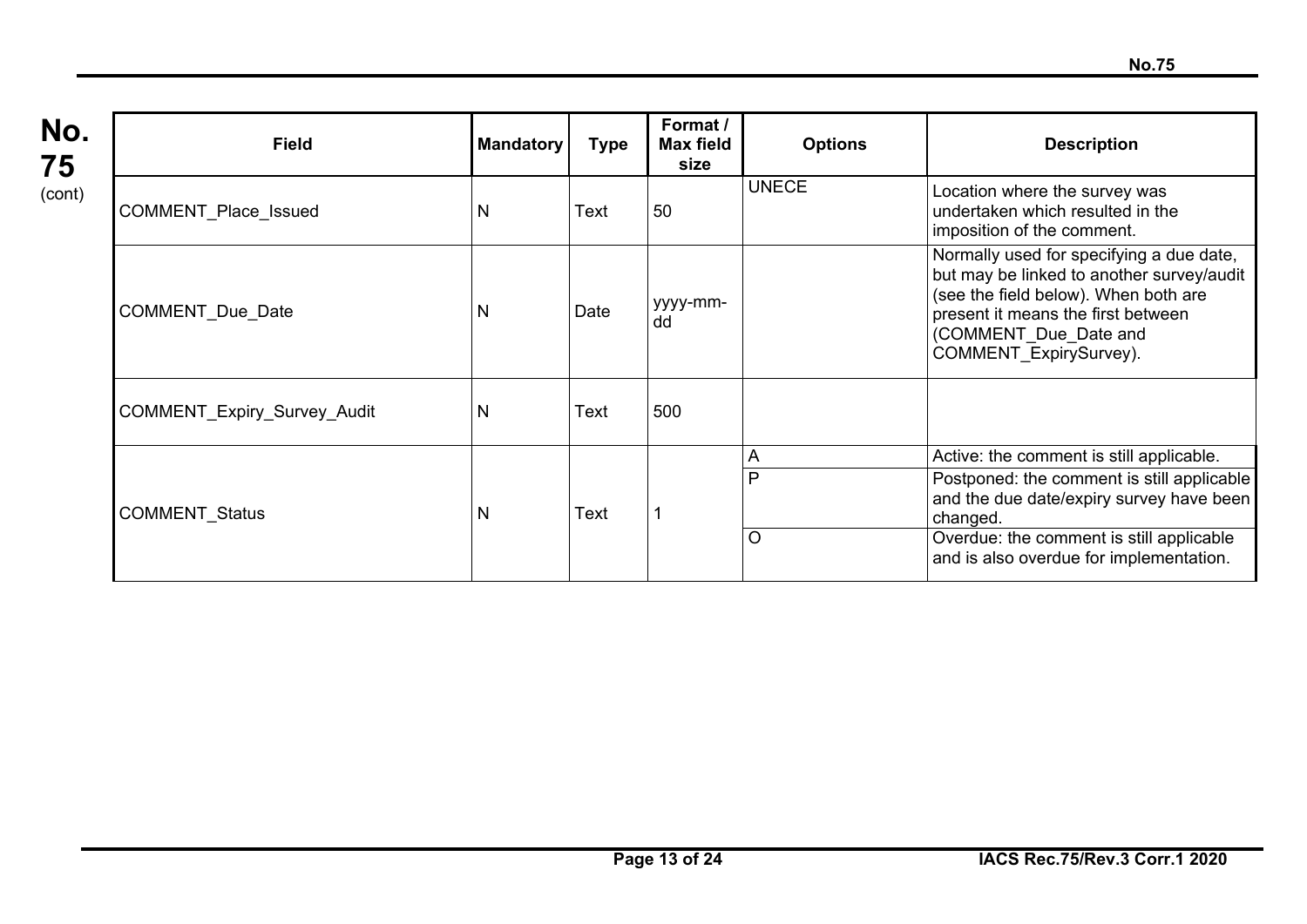| <b>Field</b>                              | <b>Mandatory</b> | <b>Type</b> | Format /<br><b>Max field</b><br>size | <b>Options</b> | <b>Description</b>                                                                                                                          |
|-------------------------------------------|------------------|-------------|--------------------------------------|----------------|---------------------------------------------------------------------------------------------------------------------------------------------|
| COMMENT_Postponed_Due_Date                | N                | Date        | yyyy-mm-<br>dd                       |                | Due date after the last postponement                                                                                                        |
| COMMENT_Postponed_Expiry_Survey_Audit   N |                  | Text        | 500                                  |                | Expiry survey/audit after the last<br>postponement                                                                                          |
| COMMENT_MMS_Reference                     | N                | <b>Text</b> | 20                                   |                | Applicable only in case of MMS related<br>comments.<br>Chapter/paragraph number of the<br>applicable MMS regulation, separated<br>by commas |
| <b>COMMENT Text</b>                       | Y                | Text        | 10000                                |                |                                                                                                                                             |
| MMS_COMPANY_DATA                          |                  |             |                                      |                |                                                                                                                                             |
| COMPANY_Management_ID                     |                  | <b>Text</b> | 20                                   |                | The unique identifier assigned by the<br>classification society to identify the ship<br>management company.                                 |
| COMPANY IMO Number                        | $\mathsf{N}$     | Text        | $\overline{7}$                       |                |                                                                                                                                             |
| <b>COMPANY Name</b>                       | Ý                | Text        | 80                                   |                |                                                                                                                                             |
| <b>COMPANY Address</b>                    | Ý                | Text        | 500                                  |                |                                                                                                                                             |
| <b>COMPANY_MLC_Responsibility</b>         | N                | Text        |                                      | N              | Company takes responsibility for MLC<br>Company does not take responsibility for<br><b>MLC</b>                                              |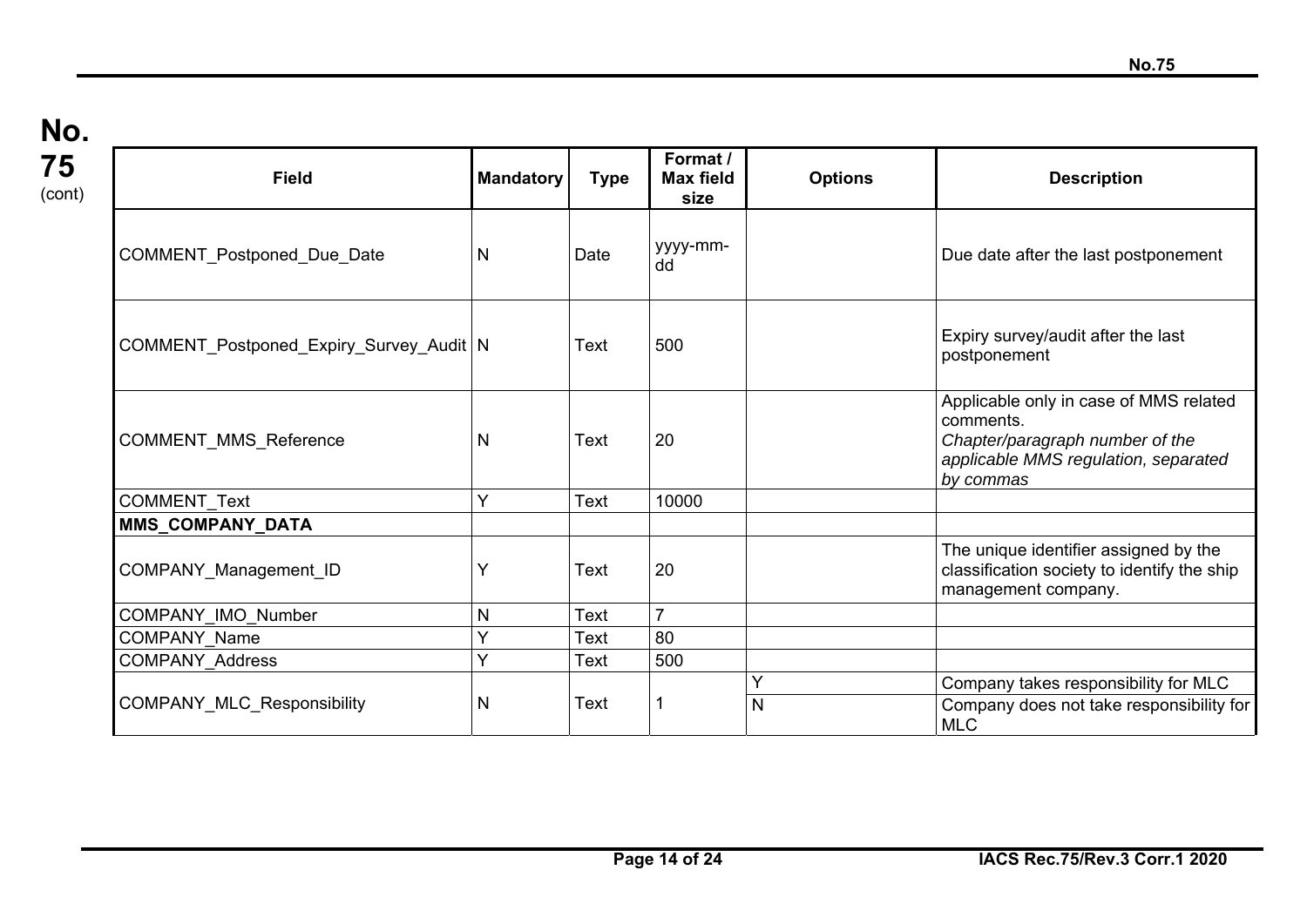### **2.3. Data collection and processing**

2.3.1 All data is to be placed in the XML file(s) for UDEF transmission.

2.3.2 At least two main types of data are to be formed depending on requests:

- Data table (Tier 1, this is to start testing of UDEF and to work out further development of the harmonized UDEF for the Tier 2);
- Data string (Tier 2).

2.3.3 Data table is primarily intended to facilitate data supply from each RO to flag state administration and provides general information about a number of vessels (all vessels) flying the flag and requests no aggregation of data between recognised organizations. It may start with at least only one recognised organization and one Flag state involved.

2.3.4 Figure 1 shows the interactions between the different tables and anticipates a view of the possible data organization in the XML File.

|                                   |     |             |     |                  |              | 0:1 | LAST        |
|-----------------------------------|-----|-------------|-----|------------------|--------------|-----|-------------|
|                                   |     |             | 1:n | CERTIFICATE_ 0:n | SURVEY_AUDIT |     |             |
|                                   |     |             |     | <b>DATA</b>      | $\_$ DATA    |     |             |
|                                   |     |             |     |                  |              | 0:1 |             |
|                                   | 0:n |             |     |                  |              |     | <b>NEXT</b> |
|                                   |     | SHIP_DATA   |     |                  |              |     |             |
|                                   |     |             |     |                  |              |     |             |
|                                   |     |             |     | FINDING_COM      |              |     |             |
|                                   |     |             | 0:n | MENT_DATA        |              |     |             |
| <b>GENERAL</b>                    |     |             |     |                  |              |     |             |
| $\_$ DATA                         |     |             |     |                  |              |     |             |
|                                   |     |             |     |                  |              | 0:1 | LAST        |
|                                   |     |             |     |                  |              |     |             |
|                                   |     |             | 1:n | CERTIFICATE_ 0:n | SURVEY_AUDIT |     |             |
|                                   |     |             |     | <b>DATA</b>      | $\_$ DATA    |     |             |
|                                   |     |             |     |                  |              | 0:1 | <b>NEXT</b> |
|                                   | 0:n | MMS_COMPANY |     |                  |              |     |             |
|                                   |     | $\_$ DATA   |     |                  |              |     |             |
|                                   |     |             |     |                  |              |     |             |
|                                   |     |             |     | FINDING_COM      |              |     |             |
|                                   |     |             | 0:n | MENT_DATA        |              |     |             |
| Figure 1: Relation between tables |     |             |     |                  |              |     |             |

2.3.5 The tables in Figure above are described in 2.2 and specified in detail Appendix.

2.3.6 Data string is intended to supply the end user with complete data about the ship(s). The data is collected from all available sources (e.g.: Class=RO1, Statutory=RO2, ISM=RO3, MLC=RO4, e.t.c.). This may be realized effectively when the UDEF starts at least among all (or majority) of IACS members.

### **2.4. Special restrictions and comments**

2.4.1 Some data (like SHIP\_Class\_Notation, SHIP\_Gross\_Tons, SHIP\_Deadweight) aggregated from different ROs may vary and should be provided by the RO were the ship is originally classed (NOT ISM, MLC e.t.c) to avoid complaints.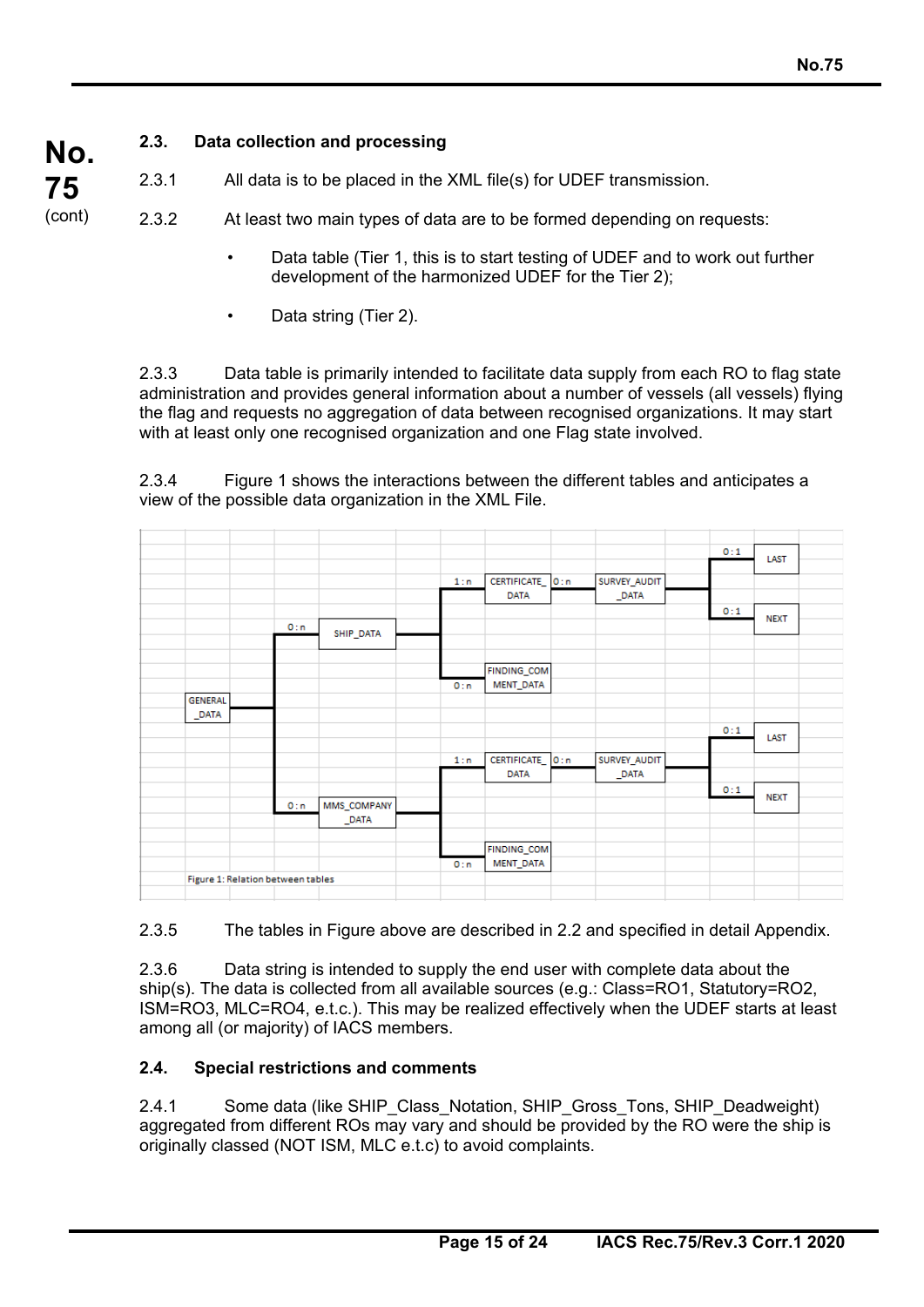2.4.2 The same data shall not be repeated in the same XML file to avoid its increasing (e.g. data relevant to MMS Companies (certificates and audits) should be extracted in the XML file only once).

2.4.3 In case multiple values shall be reported for a data field, these values shall be separated by a comma.

### **2.5. References**

**No.** 

**75**  (cont)

> 2.5.1 Appendix 1 provides tables of references used in this document. The tables generally provide at least a code (abbreviation) and name for each item. Rules for setting the codes and names are provided below. These are based on the data model in Figure 2.



**Figure 2: Data model** 

2.5.2 Classification societies

See Table A1. Name and code shall be as defined by each classification society.

2.5.3 IACS vessel types

See Table A2.

2.5.4 MMS vessel types

See Table A3.

2.5.5 Regulations and certificates

See Table A4 and A6.

Regulation name shall be as defined by the organization issuing the regulation.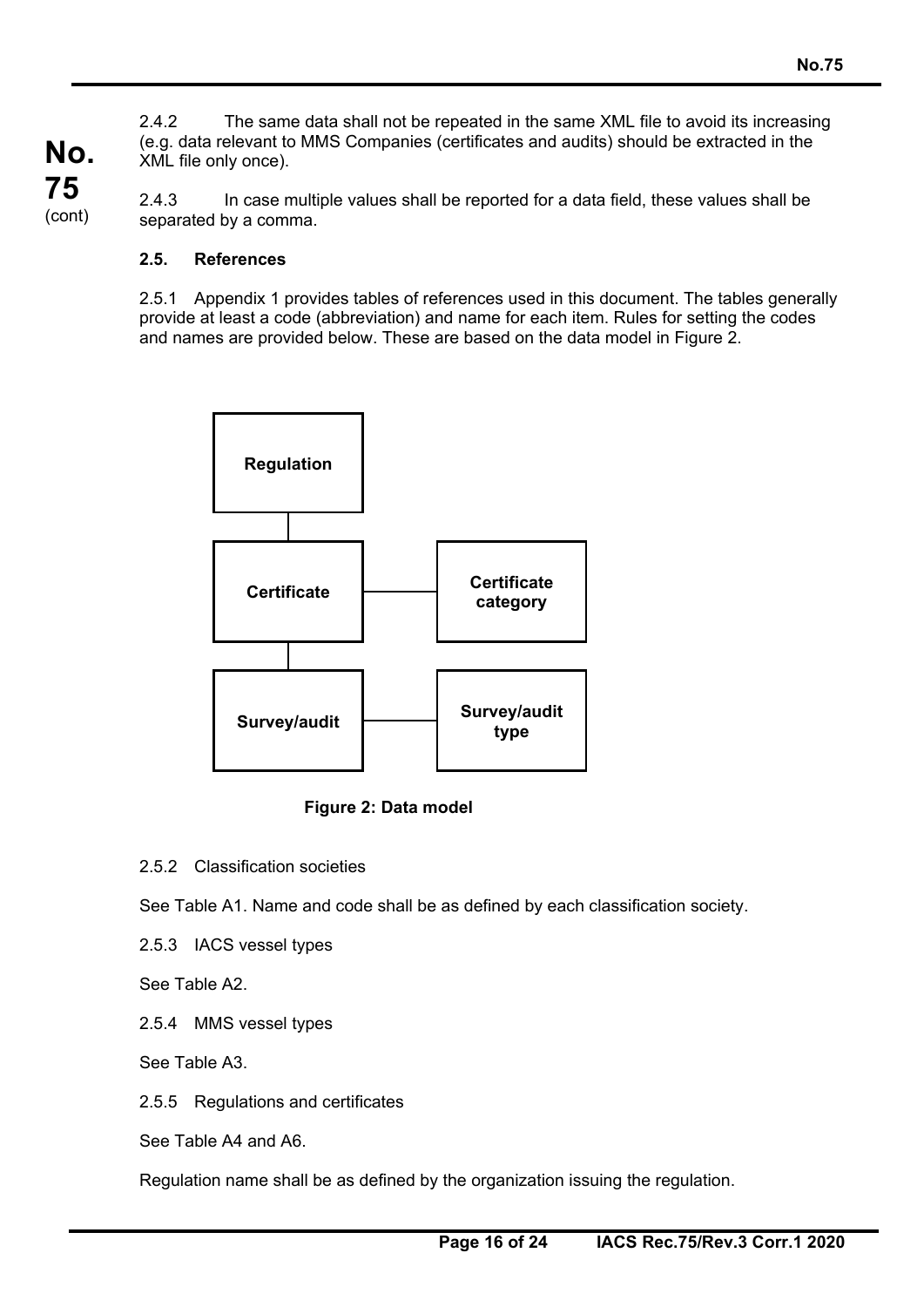Regulation code shall be as defined by the organization issuing the regulation, or as an appropriate abbreviation of the name.

National regulation codes shall be prefixed by the country code, e.g. MHL-MR: Marshall Islands Maritime Regulations.

Certificate names shall be

- as defined in the corresponding regulation when such name definition is given
- as defined using the 'core name' in Table A4 when a name definition is not given, where terms defining the certificate category is filled into appropriate <> spaces
- defined in a similar manner to the names in Table A4 for regulations that are not listed

Certificate codes shall be

- as the corresponding regulation code when only one type of certificate is issued based on the regulation
- an appropriate abbreviation of the subject the certificate covers when more than one type of certificate is issued based on the regulation
- 2.5.6 Surveys and audits types

See Table A5.

The table differentiates between scheduled and non-scheduled surveys.

2.5.7 Surveys and audits

Survey and audit names shall be based on the 'core name' of the corresponding certificate given by Table A4 and A6, appended by the survey/audit type name plus 'survey' or 'audit'.

### **Survey and audit codes shall be as the corresponding certificate code**

### **3. Technical Solution**

Recognised Organisations should define, implement and manage a technical solution (technical protocol for data exchange) in accordance with established information security standards for access control, personnel data protection, fraud prevention, resistance to cyberattacks and resilience to man-made and natural disaster.

### **4. Change management and governance**

**4.1** REC 75 potential changes

REC 75 may be subject to changes to reflect :

Request for additional data from flag state $(s)$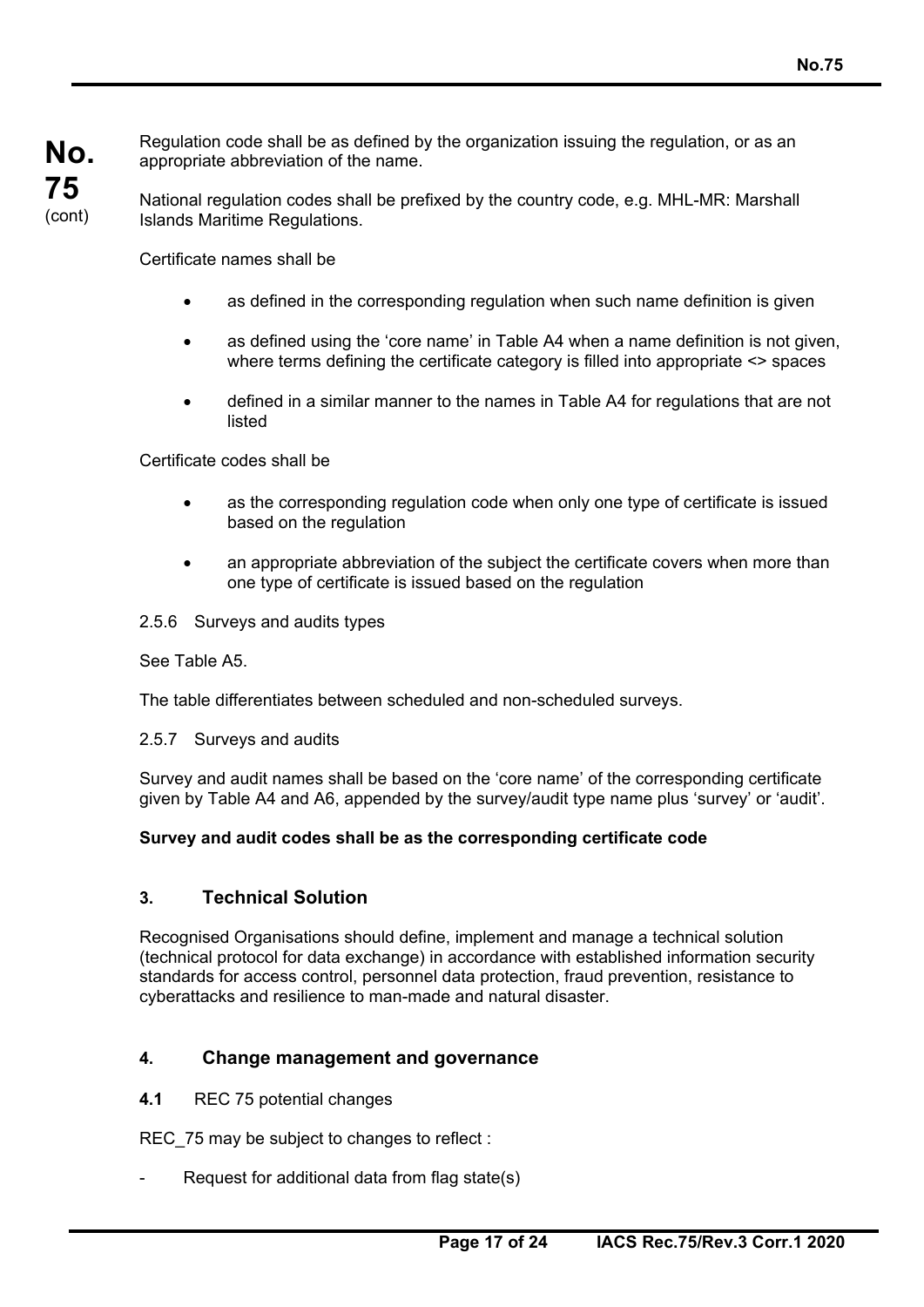- **No. 75**  (cont)
- Request for changes in format from flag state administration(s) or IACS Members societies
- Changes resulting from new or revised IACS Technical Resolutions or IMO Instruments, Resolutions and Circulars affecting the scope of REC 75 and impacting the content of data exchanged between recognized organizations and flag states
	- Technology improvements enabling optimization of data format
	- **4.2** REC 75 management of changes

REC 75 Editorial Board manages this change, under supervision of IACS GPG :

- REC 75 Editorial Board is chaired by IACS EG-Data Chairman and composed of voluntary members of EG-Data
- IACS EG-Data Chairman organizes REC 75 Editorial Board web conferences twice a year, or at ad-hoc request of REC 75 Editorial Board member
- REC 75 Editorial Board web conferences agenda shall be :
	- o To discuss feedbacks on the implementation of REC 75
	- o To review specific requests for changes and / or changes requested as resulting from new regulatory or technical inputs
	- o To establish dedicated work group when required for a specific topic
- Requests resulting in the change of main Chapters 1 to 4 of REC 75 and / or in the change of the format of the data exchanged (addition of data, change in data model), once approved by Editorial Board will be :
	- o Submitted by EG-Data Chair to all EG-Data members, for agreement
	- o If approved, submitted by EG-Data Chair to GPG for approval
	- o If approved by GPG, a revision of REC 75 shall be published with new version number (RevX+1)
- Requests not resulting in the change in the main Chapters 1 to 4 of REC 75 nor in any change in the format of the data exchange (this would be limited to changes in list of values displayed in Appendixes to REC 75), once approved by Editorial Board will be :
	- o Submitted by EG-Data Chair to all EG-Data members, for agreement
	- o If agreed by the EG-Data, submitted by EG-Data Chair to GPG for information and a new version of the Appendixes shall be published (RevX.Y+1)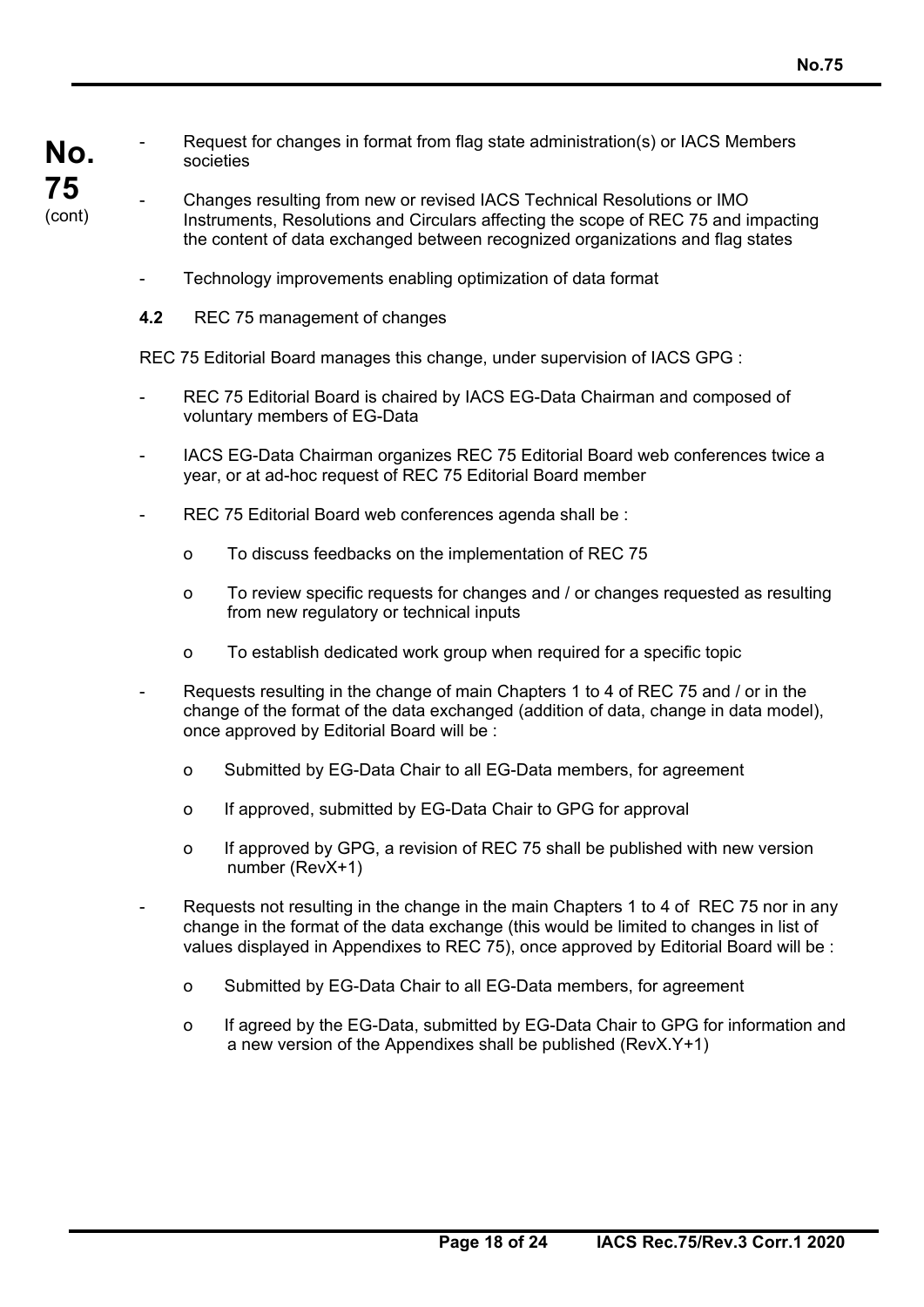### **APPENDIX**

**75**  (cont)

**No.** 

| <b>Table A1 - Classification societies</b> |                                       |  |  |  |
|--------------------------------------------|---------------------------------------|--|--|--|
| Code                                       | Name                                  |  |  |  |
| <b>ABS</b>                                 | American Bureau of Shipping           |  |  |  |
| <b>BV</b>                                  | <b>Bureau Veritas</b>                 |  |  |  |
| CCS                                        | <b>China Classification Society</b>   |  |  |  |
| <b>CRS</b>                                 | Croatian Register of Shipping         |  |  |  |
| <b>IRS</b>                                 | Indian Register of Shipping           |  |  |  |
| <b>KR</b>                                  | Korean Register                       |  |  |  |
| ILR                                        | Lloyd's Register of Shipping          |  |  |  |
| <b>NK</b>                                  | Nippon Kaiji Kyokai                   |  |  |  |
| <b>PRS</b>                                 | Polish Register of Shipping           |  |  |  |
| RINA                                       | RINA Services S.p.A.                  |  |  |  |
| <b>I</b> RS                                | Russian Maritime Register of Shipping |  |  |  |
| <b>VL</b>                                  | DNV GL                                |  |  |  |
| Non-IACS member ROs may use other codes.   |                                       |  |  |  |

| Table A2 - IACS vessel types |                                                                                             |  |  |  |
|------------------------------|---------------------------------------------------------------------------------------------|--|--|--|
| Code                         | Name                                                                                        |  |  |  |
| <b>BC</b>                    | Bulk carrier (all combinations OB, OBO,<br>OO)                                              |  |  |  |
| <b>CT</b>                    | <b>Chemical tanker</b>                                                                      |  |  |  |
| GC                           | General cargo vessel (including ro-ro<br>cargo, container, reefer, HSC cargo)               |  |  |  |
| GT                           | Gas tanker                                                                                  |  |  |  |
| $\overline{\text{LC}}$       | Other bulk liquid carrier                                                                   |  |  |  |
| <b>OT</b>                    | Oil tanker                                                                                  |  |  |  |
| PS                           | Passenger vessel (including<br>Passenger/General cargo, Passenger/ro-<br>ro, Passenger HSC) |  |  |  |
| ZZ                           | Other vessel type                                                                           |  |  |  |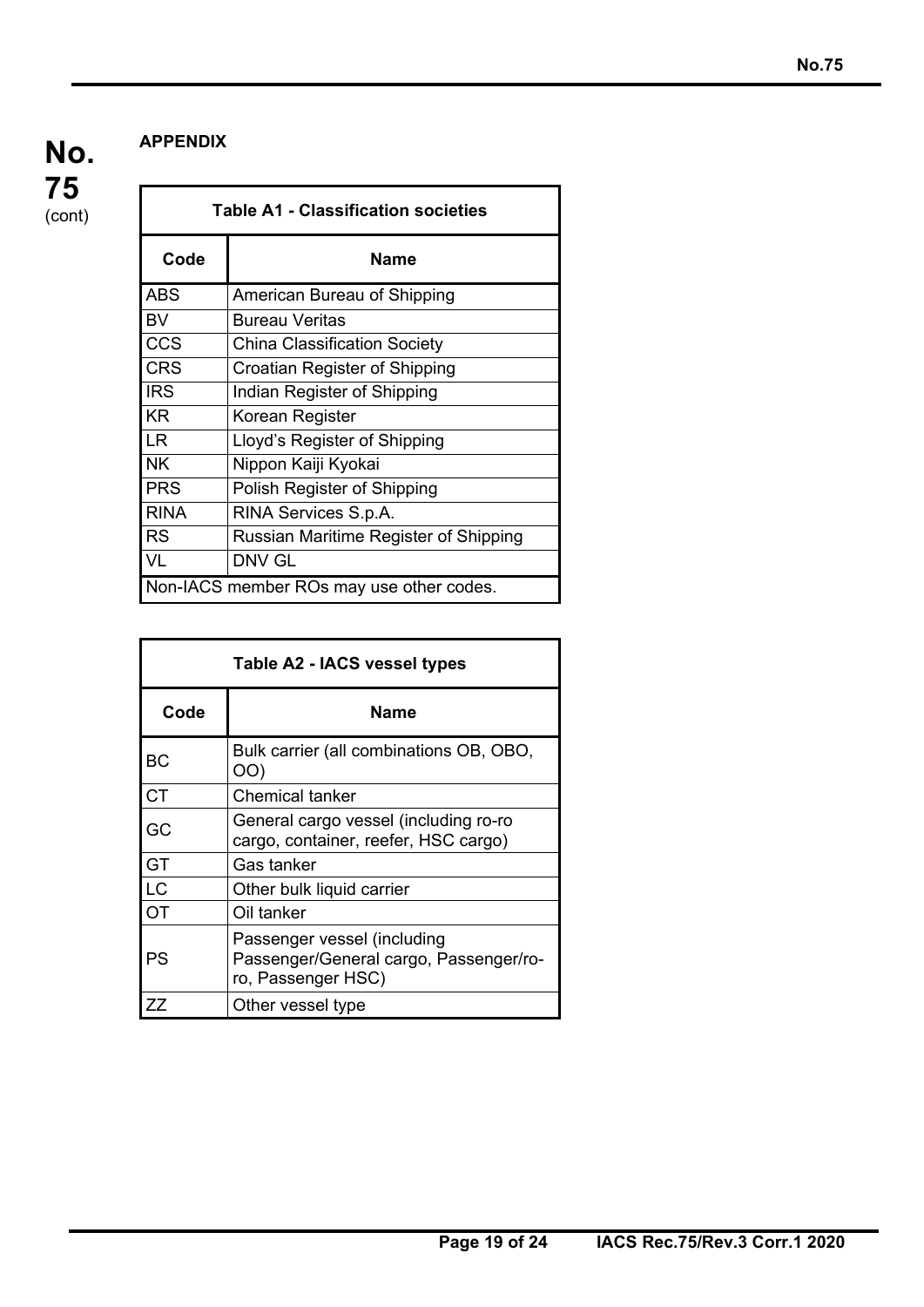| Table A3 - MMS vessel types |                               |  |  |  |  |
|-----------------------------|-------------------------------|--|--|--|--|
| Code                        | <b>Name</b>                   |  |  |  |  |
| <b>BC</b>                   | <b>Bulk carrier</b>           |  |  |  |  |
| <b>CH</b>                   | Cargo high speed craft        |  |  |  |  |
| <b>CT</b>                   | <b>Chemical tanker</b>        |  |  |  |  |
| GC                          | Gas carrier                   |  |  |  |  |
| <b>MO</b>                   | Mobile offshore drilling unit |  |  |  |  |
| <b>OC</b>                   | Other cargo ship              |  |  |  |  |
| OT                          | Oil tanker                    |  |  |  |  |
| PH                          | Passenger high speed craft    |  |  |  |  |
| <b>PS</b>                   | Passenger ship                |  |  |  |  |
| PR                          | Passenger ferry (ro-ro)       |  |  |  |  |

**75**  (cont)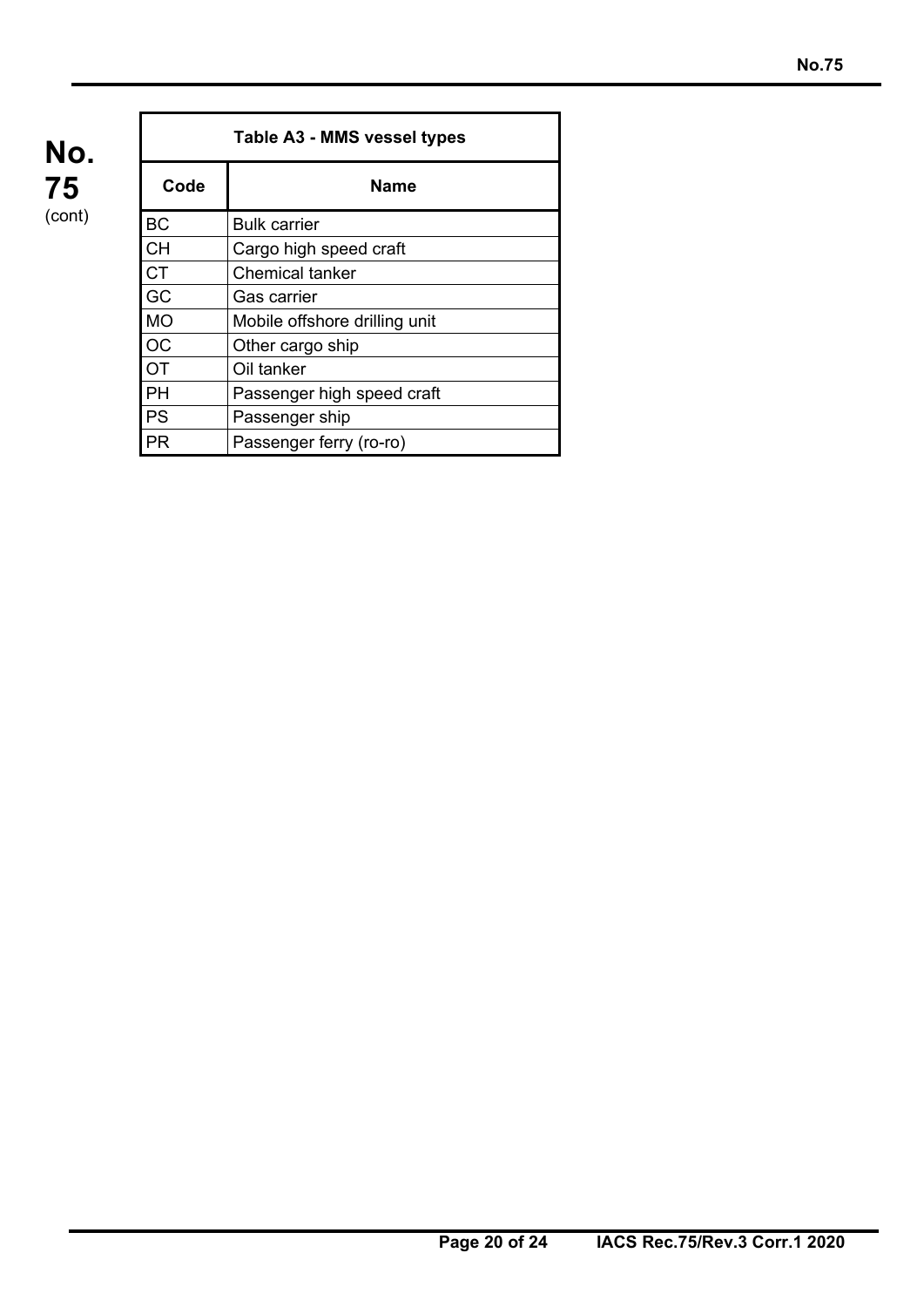|                                   | <b>Table A4 - Regulations and certificates</b>                                                                                                                                                         |                              |                    |                                                                           |                          |  |  |
|-----------------------------------|--------------------------------------------------------------------------------------------------------------------------------------------------------------------------------------------------------|------------------------------|--------------------|---------------------------------------------------------------------------|--------------------------|--|--|
| <b>Regulation (for reference)</b> |                                                                                                                                                                                                        |                              | <b>Certificate</b> |                                                                           |                          |  |  |
| Code<br><b>Name</b>               |                                                                                                                                                                                                        | Annex /<br><b>Regulation</b> | Code               | Core name                                                                 | <b>Applicable</b><br>for |  |  |
| <b>AFS</b>                        | International Convention on the Control of<br>Harmful Anti-Fouling Systems on Ships                                                                                                                    |                              | <b>AFS</b>         | <> Anti-Fouling System <>                                                 | Vessel                   |  |  |
| <b>BWM</b>                        | International Convention for the Control and<br>Management of Ships' Ballast Water and<br>Sediments                                                                                                    |                              | <b>BWM</b>         | <> Ballast Water Management <>                                            | Vessel                   |  |  |
| <b>CL</b>                         | <b>Class Rules</b>                                                                                                                                                                                     |                              | <b>CL</b>          | Classification <>                                                         | Vessel                   |  |  |
| <b>DSC</b>                        | Code of Safety for Dynamically Supported<br>Craft                                                                                                                                                      |                              | <b>DSC</b>         | <b>Dynamically Supported Craft Construction</b><br>and Equipment <>       | Vessel                   |  |  |
| EU-MRV*                           | Regulation (EU) 2015/757 of the European<br>Parliament and of the Council of 29 April 2015<br>on the monitoring, reporting and verification of<br>carbon dioxide emissions from maritime<br>transport. |                              | EU-MRV*            | Monitoring, reporting, and verification of<br>carbon dioxide emissions <> | Vessel                   |  |  |
| <b>HSC</b>                        | International Code of Safety for High-Speed<br>Craft                                                                                                                                                   |                              | <b>HSC</b>         | <> High-Speed Craft Safety <>                                             | Vessel                   |  |  |
| <b>IBC</b>                        | International Code for the Construction and<br><b>Equipment of Ships Carrying Dangerous</b><br><b>Chemicals in Bulk</b>                                                                                |                              | <b>IBC</b>         | <> of Fitness for the Carriage of<br>Dangerous Chemicals in Bulk          | Vessel                   |  |  |
| <b>IGC</b>                        | International Code for the Construction and<br>Equipment of Ships Carrying Liquefied Gases<br>in Bulk                                                                                                  |                              | <b>IGC</b>         | <> of Fitness for the Carriage of Liquefied<br>Gases in Bulk              | Vessel                   |  |  |
| ILO92*                            | <b>Accommodation of Crews Convention</b>                                                                                                                                                               |                              | ILO92*             | ILO92 <> - Crew Accommodation                                             | Vessel                   |  |  |
| ILO133*                           | Accommodation of Crews (Supplementary<br>Provisions) Convention                                                                                                                                        |                              | ILO133*            | ILO133 <> - Crew Accommodation                                            | Vessel                   |  |  |
| <b>ILO152</b>                     | <b>Convention concerning Occupational Safety</b><br>and Health in Dock Work                                                                                                                            |                              | <b>ILO152</b>      | ILO152 <> - Cargo Gear                                                    | Vessel                   |  |  |

**75**  (cont)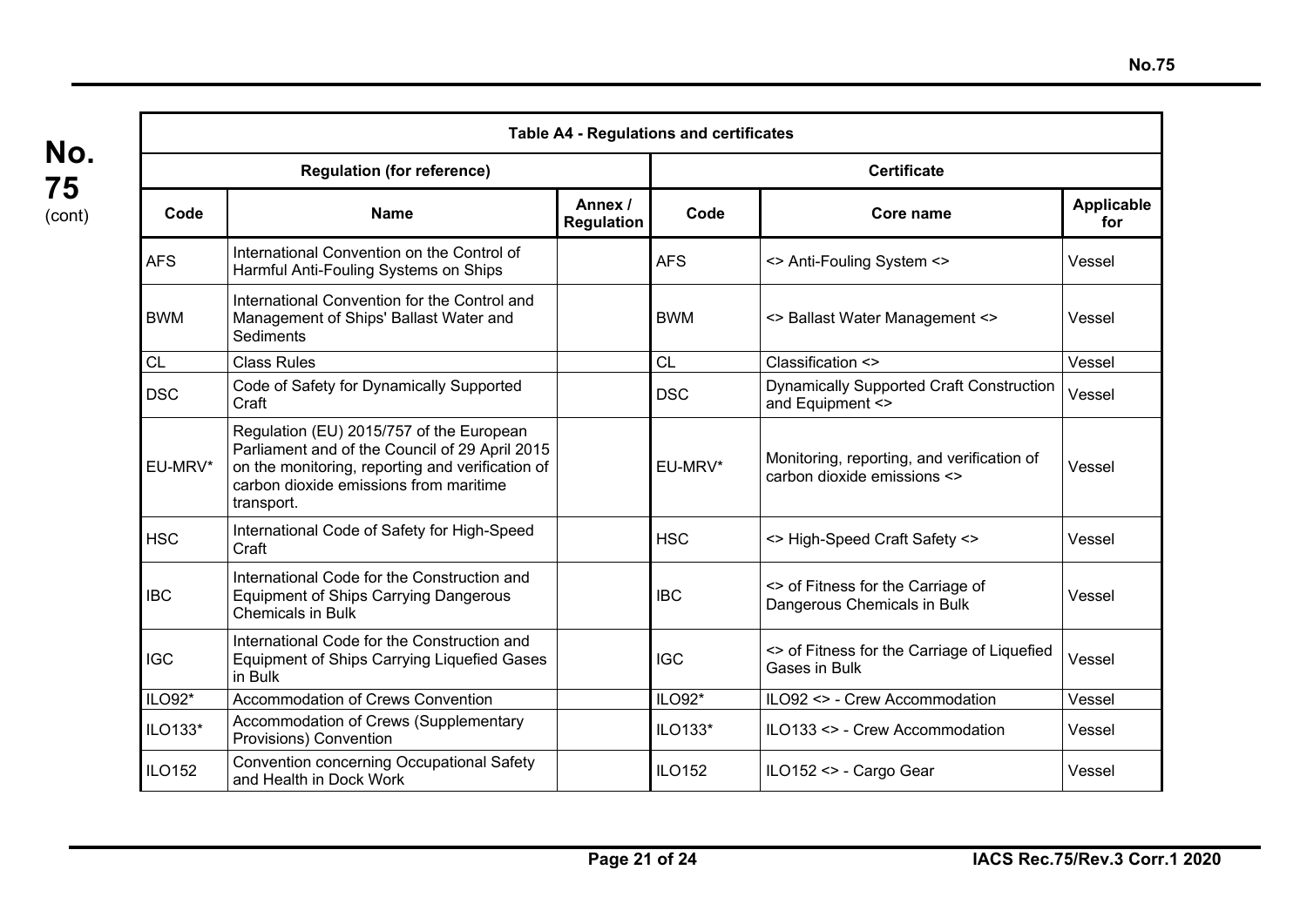| <b>Regulation</b> |                                                                                                                                                   |                              | <b>Certificate</b> |                                                                                               |                   |  |
|-------------------|---------------------------------------------------------------------------------------------------------------------------------------------------|------------------------------|--------------------|-----------------------------------------------------------------------------------------------|-------------------|--|
| Code              | <b>Name</b>                                                                                                                                       | Annex /<br><b>Regulation</b> | Code               | Core name                                                                                     | Applicable<br>for |  |
| <b>INF</b>        | International Code for the Safe Carriage of<br>Packaged Irradiated Nuclear Fuel, Plutonium<br>and High-Level Radioactive Wastes on Board<br>Ships |                              | <b>INF</b>         | <> of Fitness for the Carriage of INF<br>Cargo                                                | Vessel            |  |
|                   |                                                                                                                                                   |                              | <b>DOC</b>         | <> Safety Management <>, Company                                                              | Company           |  |
| ISM               | International Safety Management Code                                                                                                              |                              | <b>SMC</b>         | <> Safety Management <>, Vessel                                                               | Vessel            |  |
| <b>ISPS</b>       | International Ship and Port Facility Security<br>Code                                                                                             |                              | <b>ISPS</b>        | <> Ship Security <>                                                                           | Vessel            |  |
| ISO9001*          | Quality management systems                                                                                                                        |                              | ISO9001*           | Quality management system <>                                                                  | Company           |  |
| ISO14001*         | Environmental management systems                                                                                                                  |                              | ISO14001*          | Environmental management system <>                                                            | Company           |  |
| ISO45001*         | Occupational health and safety management<br>systems                                                                                              |                              | ISO45001*          | Occupational health and safety<br>management system <>                                        | Company           |  |
| ISO50001*         | Energy management systems                                                                                                                         |                              | ISO50001*          | Energy management system <>                                                                   | Company           |  |
| LL                | International Convention on Load Lines                                                                                                            |                              | LL                 | <> Load Line <>                                                                               | Vessel            |  |
|                   | International Convention for the Prevention of<br>Pollution from Ships                                                                            | Annex I                      | OPP                | <> Oil Pollution Prevention <>                                                                | Vessel            |  |
|                   |                                                                                                                                                   | Annex II                     | <b>NLS</b>         | <> Pollution Prevention <> for the<br>Carriage of Noxious Liquid Substances in<br><b>Bulk</b> | Vessel            |  |
| <b>MARPOL</b>     |                                                                                                                                                   | Annex IV                     | <b>SPP</b>         | <> Sewage Pollution Prevention <>                                                             | Vessel            |  |
|                   |                                                                                                                                                   | Annex V                      | <b>GPP</b>         | <> Garbage Pollution Prevention <>                                                            | Vessel            |  |
|                   |                                                                                                                                                   |                              | <b>APP</b>         | <> Air Pollution Prevention <>                                                                | Vessel            |  |
|                   |                                                                                                                                                   | Annex VI                     | EE                 | <> Energy Efficiency <>                                                                       | Vessel            |  |
|                   |                                                                                                                                                   |                              | <b>FDCS</b>        | <> Fuel Oil Consumption Reporting <>                                                          | Vessel            |  |
| <b>MLC</b>        | <b>Maritime Labour Convention</b>                                                                                                                 |                              | <b>MLC</b>         | Maritime Labour <>                                                                            | Vessel            |  |
| <b>MODU</b>       | Code for the Construction and Equipment of<br>Mobile Offshore Drilling Units                                                                      |                              | <b>MODU</b>        | Mobile Offshore Drilling Unit Safety <>                                                       | Vessel            |  |
| <b>POLAR</b>      | International Code for Ships Operating in<br><b>Polar Waters</b>                                                                                  |                              | <b>POLAR</b>       | Polar Ship <>                                                                                 | Vessel            |  |

**75**  (cont)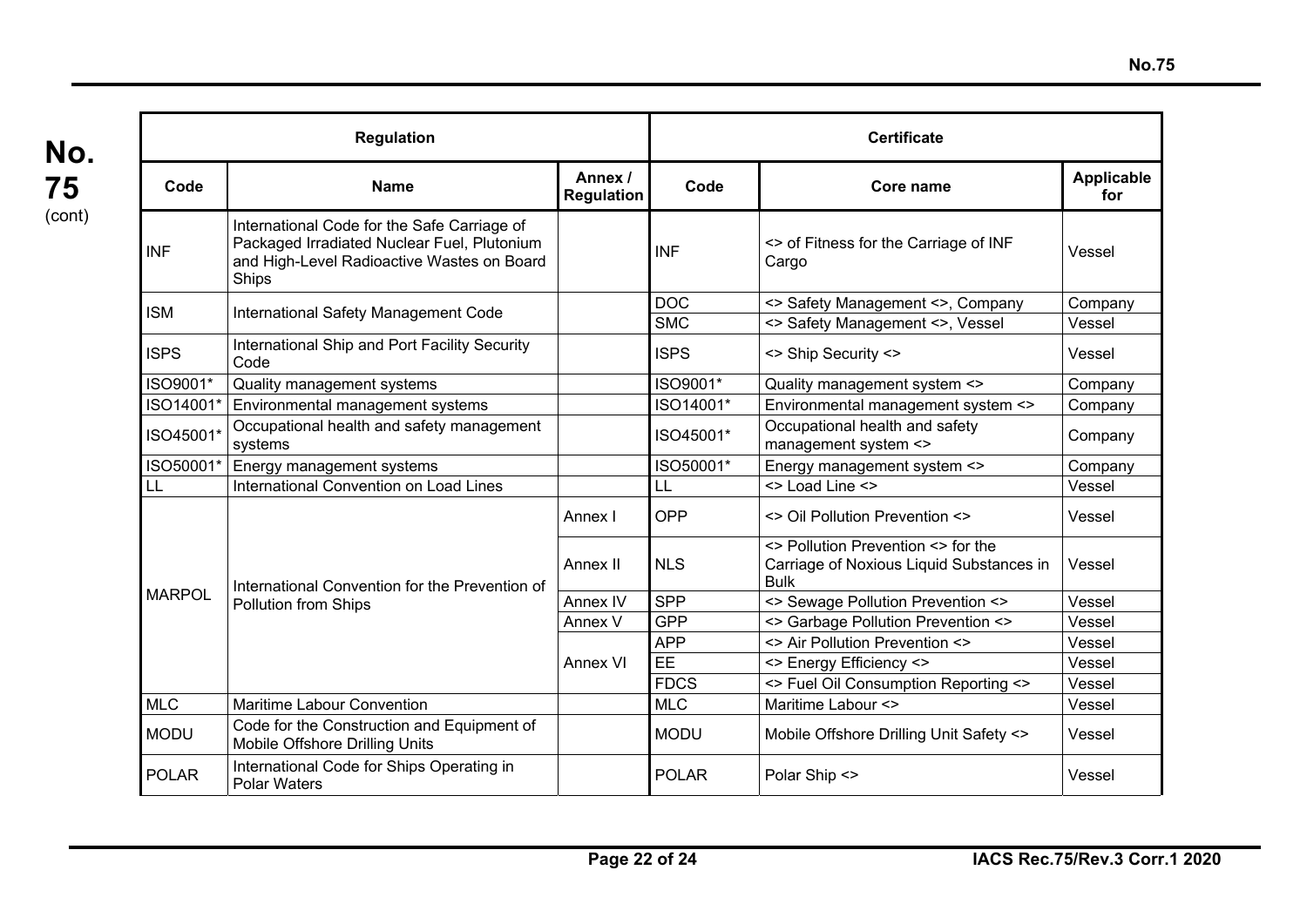| <b>Regulation</b> |                                                              |                              | <b>Certificate</b> |                                        |                   |  |
|-------------------|--------------------------------------------------------------|------------------------------|--------------------|----------------------------------------|-------------------|--|
| Code              | <b>Name</b>                                                  | Annex /<br><b>Regulation</b> | Code               | Core name                              | Applicable<br>for |  |
| <b>SOLAS</b>      | International Convention for the Safety of Life<br>at Sea    |                              | <b>CSS</b>         | Cargo Ship Safety <>                   | Vessel            |  |
|                   |                                                              | Reg. II-<br>2/19             | <b>DG</b>          | <> for the Carriage of Dangerous Goods | Vessel            |  |
|                   |                                                              |                              | <b>SC</b>          | Cargo Ship Safety Construction <>      | Vessel            |  |
|                   |                                                              |                              | <b>SE</b>          | Cargo Ship Safety Equipment <>         | Vessel            |  |
|                   |                                                              |                              | <b>SR</b>          | Cargo Ship Safety Radio <>             | Vessel            |  |
|                   |                                                              |                              | <b>PSS</b>         | Passenger Ship Safety <>               | Vessel            |  |
| <b>SPS</b>        | Code of Safety for Special Purpose Ships                     |                              | <b>SPS</b>         | Special Purpose Ship Safety <>         | Vessel            |  |
| TM                | International Convention on Tonnage<br>Measurements of Ships |                              | <b>TM</b>          | $\le$ Tonnage $\le$                    | Vessel            |  |
|                   |                                                              |                              | <b>OTHER</b>       | $\left\langle \right\rangle$           | Vessel            |  |

**75**  (cont)

> "\*": inclusion of data related to EU-MRV regulation, ISO standards, ILO92 and ILO133 conventions is not mandatory ; each RO may define if this data is to be included or not (based on the scope of work of the RO and the agreement between the RO and the Flag State)